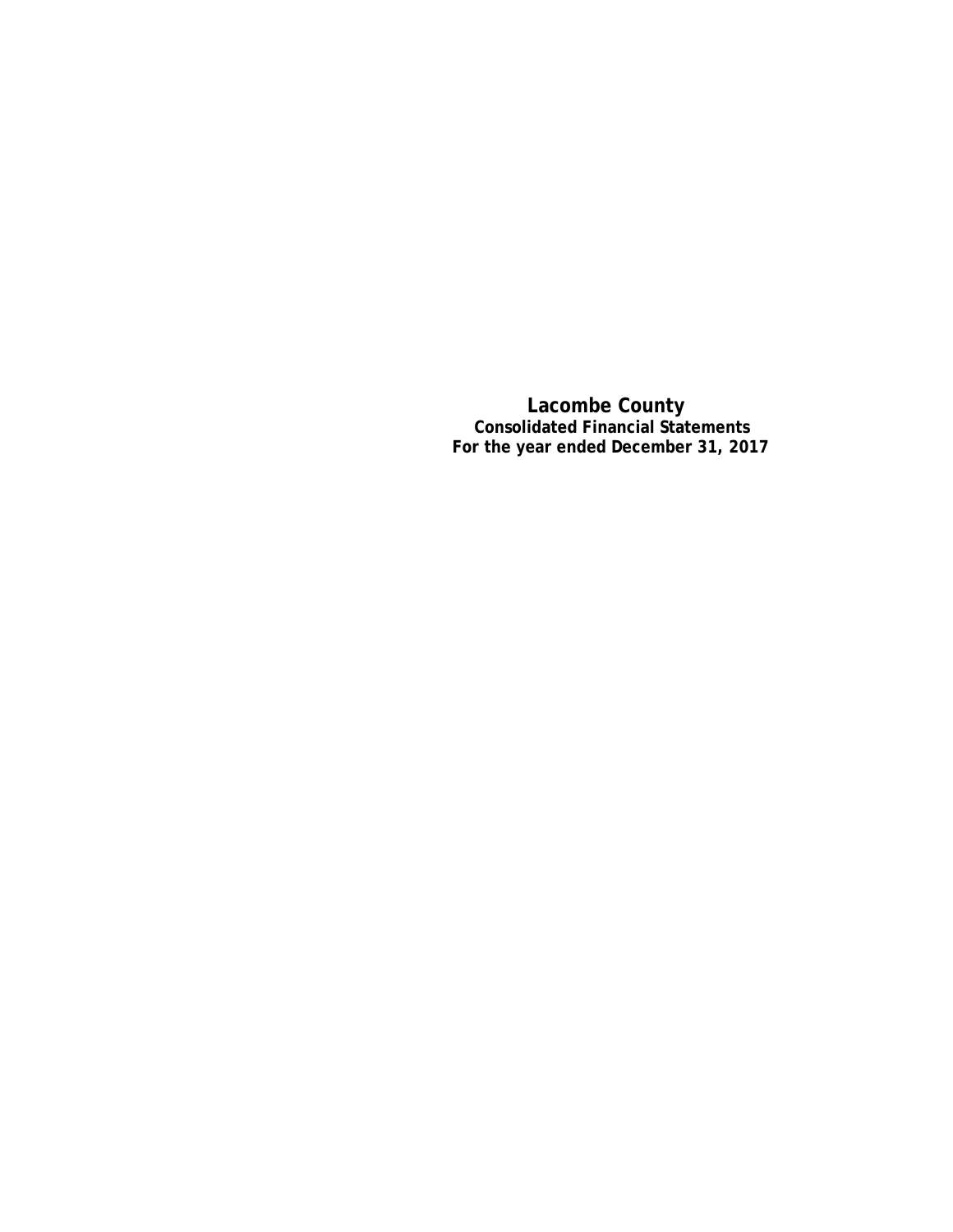## **Lacombe County Consolidated Financial Statements For the year ended December 31, 2017**

|                                                          | Contents |
|----------------------------------------------------------|----------|
| <b>Independent Auditors' Report</b>                      | 1        |
| <b>Consolidated Financial Statements</b>                 |          |
| Consolidated Statement of Financial Position             | 2        |
| Consolidated Statement of Operations                     | 3        |
| Consolidated Statement of Change in Net Financial Assets | 4        |
| Consolidated Statement of Cash Flows                     | 5        |
| Summary of Significant Accounting Policies               | $6 - 8$  |
| Notes to the Consolidated Financial Statements           | $9 - 28$ |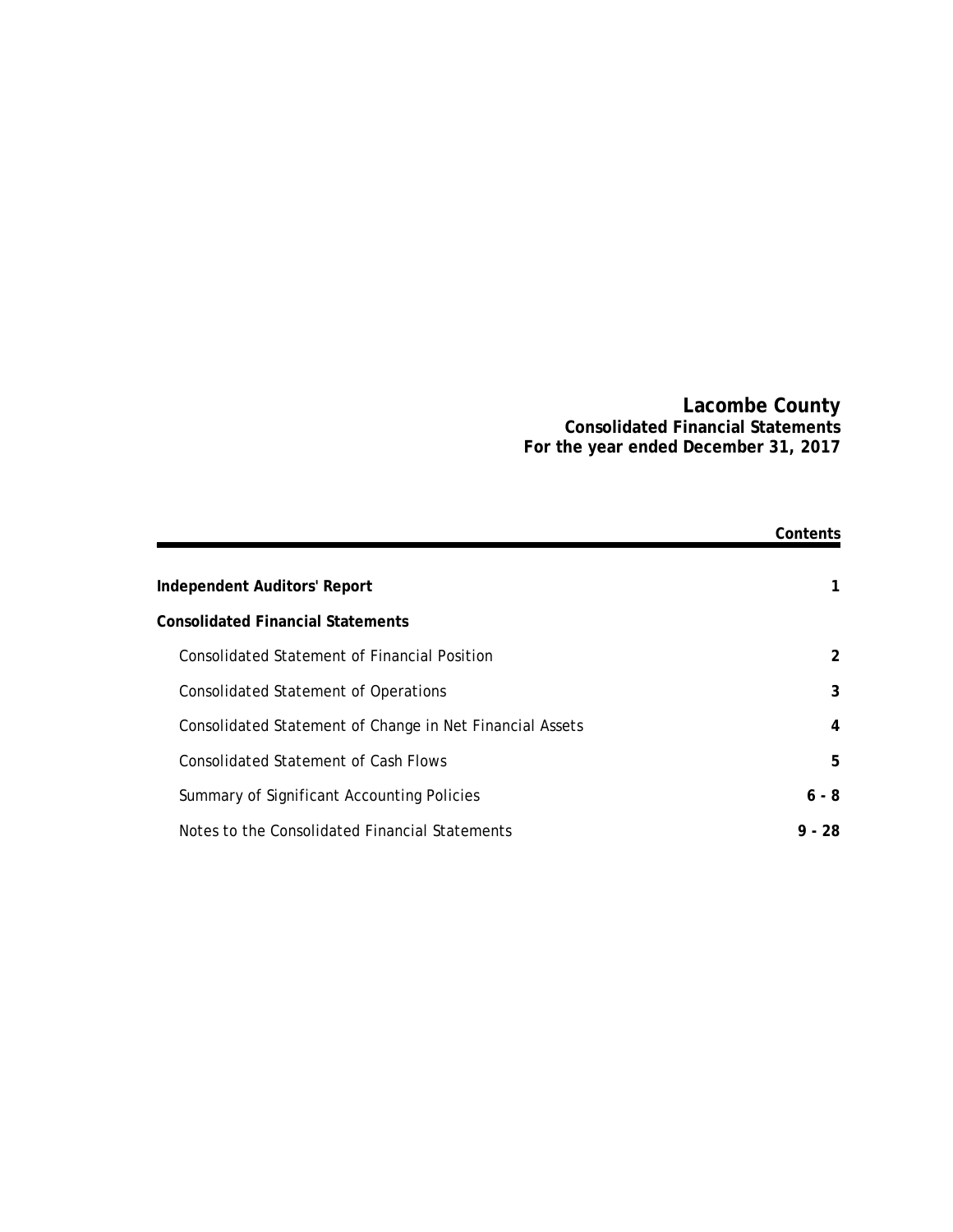

Tel: 403 342 2500 Fax: 403 346 3070 **www.bdo.ca**

BDO Canada LLP Millennium Centre 600, 4909 49 Street Red Deer AB T4N 1V1 Canada

# **Independent Auditors' Report**

### **To the Members of Council Lacombe County**

We have audited the accompanying consolidated financial statements of the Lacombe County, which comprise the consolidated statement of financial position as at December 31, 2017, and the consolidated statements of operations, change in net financial assets and cash flows for the year then ended, and a summary of significant accounting policies and other explanatory information.

### **Management's Responsibility for the Financial Statements**

Management is responsible for the preparation and fair presentation of these financial statements in accordance with Canadian public sector accounting standards, and for such internal control as management determines is necessary to enable the preparation of financial statements that are free from material misstatement, whether due to fraud or error.

### **Auditor's Responsibility**

Our responsibility is to express an opinion on these financial statements based on our audit. We conducted our audit in accordance with Canadian generally accepted auditing standards. Those standards require that we comply with ethical requirements and plan and perform the audit to obtain reasonable assurance about whether the financial statements are free from material misstatement.

An audit involves performing procedures to obtain audit evidence about the amounts and disclosures in the financial statements. The procedures selected depend on the auditor's judgment, including the assessment of the risks of material misstatement of the financial statements, whether due to fraud or error. In making those risk assessments, the auditor considers internal control relevant to the entity's preparation and fair presentation of the financial statements in order to design audit procedures that are appropriate in the circumstances, but not for the purpose of expressing an opinion on the effectiveness of the entity's internal control. An audit also includes evaluating the appropriateness of accounting policies used and the reasonableness of accounting estimates made by management, as well as evaluating the overall presentation of the financial statements.

We believe that the audit evidence we have obtained is sufficient and appropriate to provide a basis for our audit opinion.

### **Opinion**

In our opinion, the consolidated financial statements present fairly, in all material respects, the financial position of the Lacombe County as at December 31, 2017 and the results of its operations, change in net financial assets and its cash flows for the year then ended in accordance with Canadian public sector accounting standards.

**April 26, 2018**

BDO Canada LLP

**Lacombe, Alberta Chartered Professional Accountants**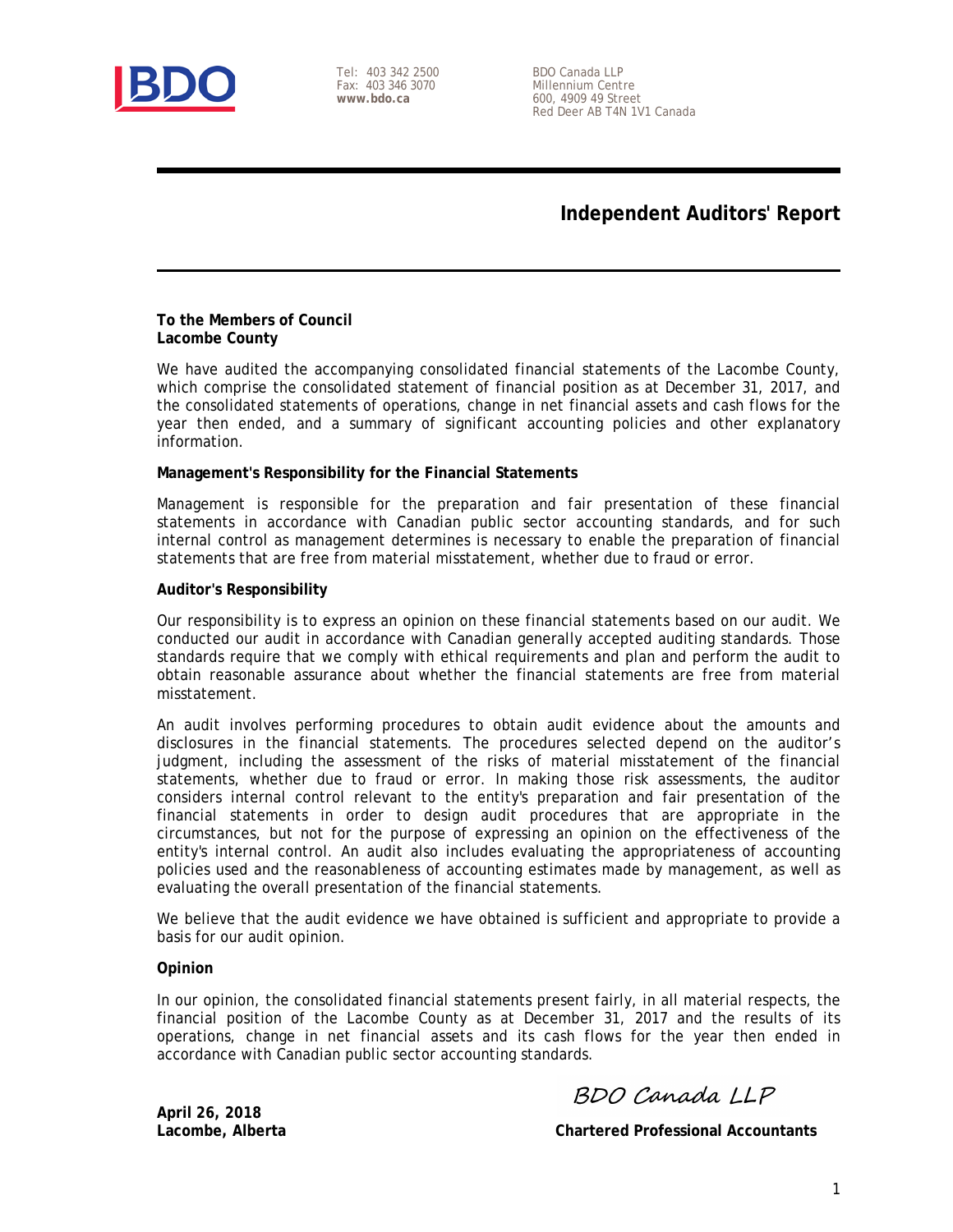| December 31                                                                                                                                                                           | 2017                                                                 | 2016                                                        |
|---------------------------------------------------------------------------------------------------------------------------------------------------------------------------------------|----------------------------------------------------------------------|-------------------------------------------------------------|
|                                                                                                                                                                                       |                                                                      |                                                             |
| <b>Financial assets</b><br>Cash and cash equivalents (Note 1)<br>Investments (Note 2)<br>Taxes receivable (Note 3)<br>Accounts receivable (Note 4)<br>Inventories for resale (Note 5) | \$<br>65,288,020 \$<br>14,618,974<br>938,757<br>3,084,048<br>393,797 | 64,551,976<br>14,229,528<br>788,225<br>6,760,418<br>417,211 |
|                                                                                                                                                                                       | 84,323,596                                                           | 86,747,358                                                  |
| Liabilities                                                                                                                                                                           |                                                                      |                                                             |
| Accounts payable and accrued liabilities<br>Employee benefit obligation (Note 6)                                                                                                      | 4,339,342<br>1,149,595                                               | 6,811,538<br>1,230,948                                      |
| Deposit liabilities                                                                                                                                                                   | 1,982,988                                                            | 2,141,935                                                   |
| Deferred revenue (Note 7)                                                                                                                                                             | 1,663,483                                                            | 3,839,612                                                   |
|                                                                                                                                                                                       | 9,135,408                                                            | 14,024,033                                                  |
| Net financial assets                                                                                                                                                                  | 75,188,188                                                           | 72,723,325                                                  |
| Non-financial assets                                                                                                                                                                  |                                                                      |                                                             |
| Tangible capital assets (Note 8)                                                                                                                                                      | 309,902,324                                                          | 316, 387, 290                                               |
| Prepaid expenses and inventories of supplies (Note 9)                                                                                                                                 | 6,471,420                                                            | 6,575,040                                                   |
|                                                                                                                                                                                       | 316, 373, 744                                                        | 322, 962, 330                                               |
| <b>Accumulated surplus (Note 10)</b>                                                                                                                                                  |                                                                      | \$391,561,932 \$395,685,655                                 |
| Contingencies and commitments (Note 19)                                                                                                                                               |                                                                      |                                                             |

# **Lacombe County Consolidated Statement of Financial Position**

**Liability for contaminated sites** (Note 20) **Funds held in trust** (Note 21)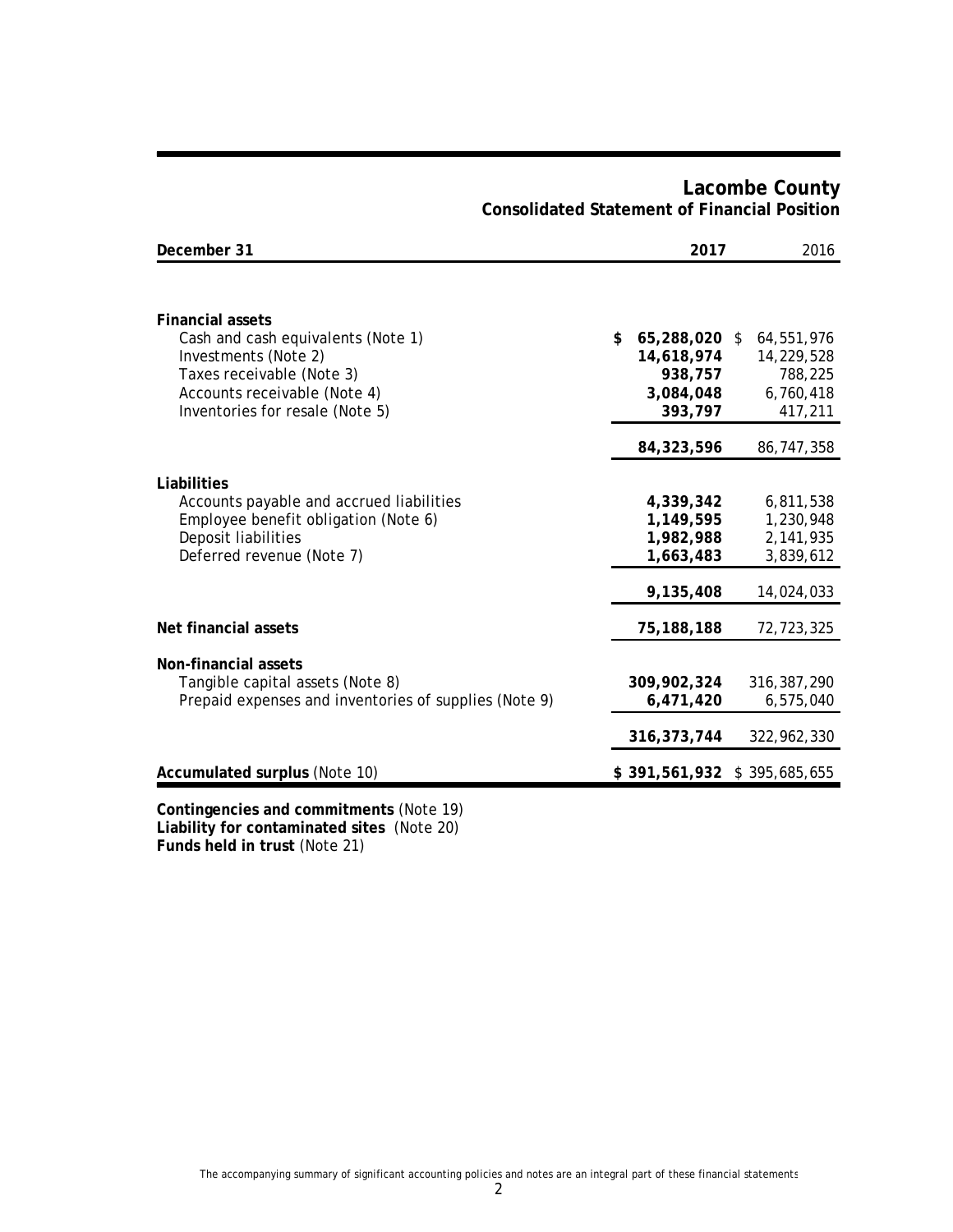**Lacombe County Consolidated Statement of Operations**

|                                                 | <b>Budget</b>       |                                              |               |
|-------------------------------------------------|---------------------|----------------------------------------------|---------------|
| For the year ended December 31                  | 2017                | 2017                                         | 2016          |
|                                                 |                     |                                              |               |
|                                                 |                     |                                              |               |
|                                                 |                     |                                              |               |
| Revenues                                        |                     |                                              |               |
| Taxation - net (Note 12)                        | \$<br>28,563,070 \$ | 28,648,815 \$                                | 27, 158, 217  |
| Taxation - other (Note 13)                      | 730,600             | 1,027,676                                    | 890,970       |
| Government transfers (Note 14)                  | 6,951,340           | 4,254,469                                    | 5,112,390     |
| Sales, user charges and costs recovered         | 1,542,880           | 1,850,635                                    | 1,795,238     |
| Sales to other governments                      | 808,260             | 907,560                                      | 915,249       |
| Permits, licenses, fines, penalties and rentals | 483,620             | 514,115                                      | 540,313       |
| Interest, royalties and patronage allocations   | 1,328,630           | 1,474,608                                    | 1,431,718     |
| Gain on sale of tangible capital assets         |                     | 1,996,801                                    | 60,141        |
| Contributed assets                              |                     | 2,514,930                                    | 4,838,361     |
| Development levies                              | 597,970             | 73,855                                       | 770,045       |
| Other                                           | 128,880             | 68,116                                       | 263,455       |
|                                                 |                     |                                              |               |
|                                                 | 41, 135, 250        | 43,331,580                                   | 43,776,097    |
|                                                 |                     |                                              |               |
| <b>Expenditures (Note 15)</b>                   |                     |                                              |               |
| General government                              | 5,661,706           | 5,228,359                                    | 5,887,302     |
| Protective services                             | 2,244,561           | 2,066,632                                    | 2,241,474     |
| <b>Transportation services</b>                  | 28,604,010          | 29,095,701                                   | 29,555,603    |
| <b>Environmental services</b>                   | 8,209,622           | 2,456,030                                    | 2,274,885     |
| Cemetery                                        | 64,670              | 53,026                                       | 51,025        |
| Social and family services                      | 535,770             | 570,692                                      | 536,528       |
| Recreation and cultural services                | 4,994,114           | 4,623,407                                    | 4,795,193     |
| Planning and development                        | 1,293,450           | 1,140,626                                    | 1,234,849     |
| Agriculture services                            | 1,376,677           | 1,144,172                                    | 1,215,152     |
| Write-down of tangible capital assets           |                     | 956,784                                      | 1,318,357     |
| Loss on sale of tangible capital assets         |                     | 119,874                                      | 37,014        |
|                                                 |                     |                                              |               |
|                                                 | 52,984,580          | 47,455,303                                   | 49, 147, 382  |
|                                                 |                     |                                              |               |
| Deficiency of revenue over                      |                     |                                              |               |
| expenditures                                    | (11, 849, 330)      | (4, 123, 723)                                | (5, 371, 285) |
|                                                 |                     |                                              |               |
|                                                 |                     |                                              |               |
| Accumulated surplus, beginning of year          | 395,685,655         | 395,685,655                                  | 401,056,940   |
|                                                 |                     |                                              |               |
|                                                 |                     |                                              |               |
| Accumulated surplus, end of year                |                     | \$ 383,836,325 \$ 391,561,932 \$ 395,685,655 |               |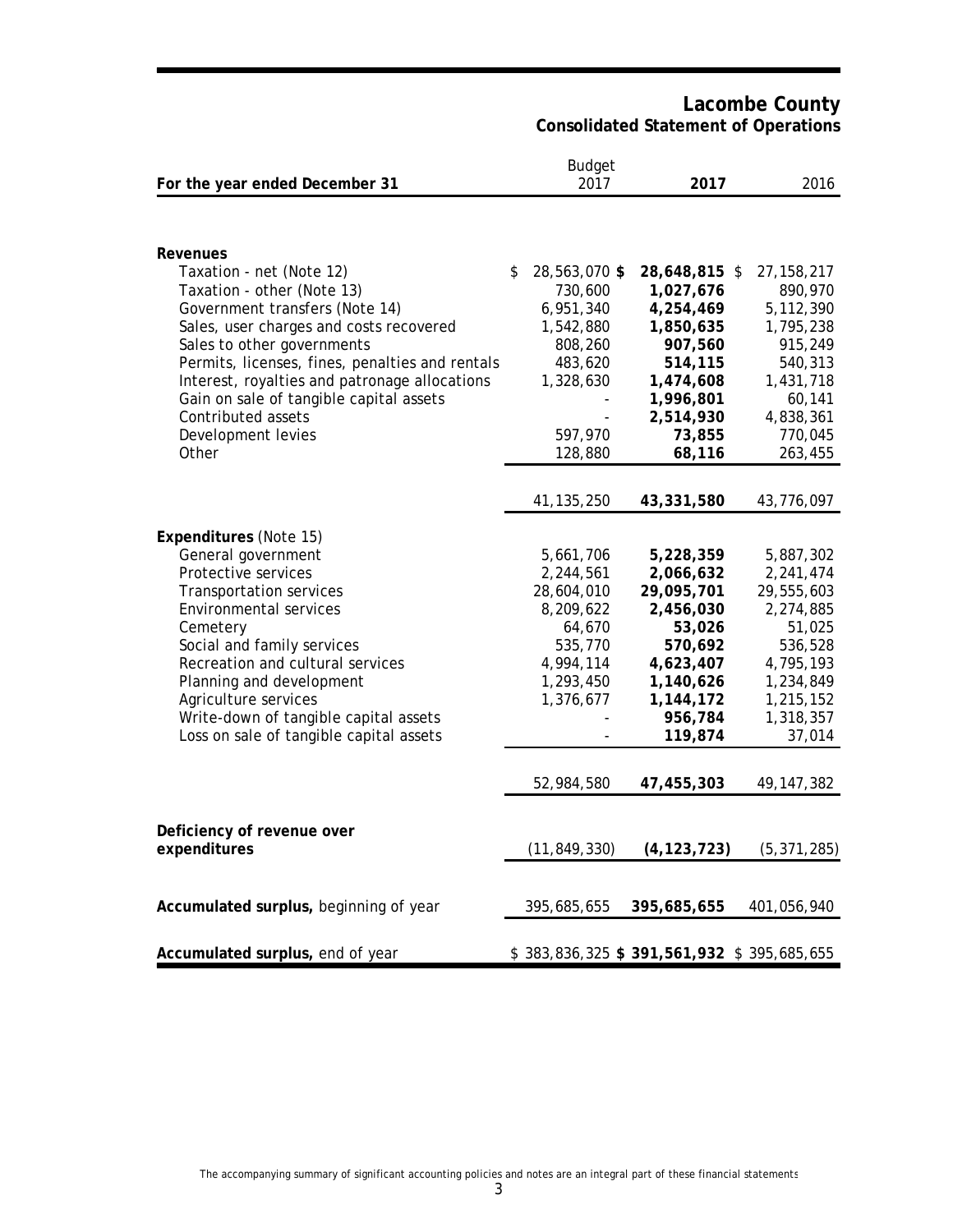# **Lacombe County Consolidated Statement of Change in Net Financial Assets**

|                                             |    | Budget               |                    |                |
|---------------------------------------------|----|----------------------|--------------------|----------------|
| For the year ended December 31              |    | 2017                 | 2017               | 2016           |
|                                             |    |                      |                    |                |
| Deficiency of revenue over expenditures     |    | $$(11, 849, 330)$ \$ | $(4, 123, 723)$ \$ | (5, 371, 285)  |
| Acquisition of tangible capital assets      |    | (19, 536, 550)       | (14, 925, 520)     | (15, 527, 455) |
| Acquisition of contributed assets           |    |                      | (2,514,930)        | (4,838,361)    |
| Amortization of tangible capital assets     |    | 22,610,830           | 22,610,830         | 21,897,407     |
| Gain on sale of tangible capital assets     |    |                      | (1,996,801)        | (60, 141)      |
| Loss on sale of tangible capital assets     |    |                      | 119,874            | 37,014         |
| Proceeds on sale of tangible capital assets |    | 1,925,500            | 2,234,729          | 270,638        |
| Write-downs of tangible capital assets      |    |                      | 956,784            | 1,318,357      |
| Change in prepaid expenses and inventory    |    | (6, 849, 550)        | 2,361,243          | (2, 273, 826)  |
| of supplies                                 |    | (206, 630)           | 103,620            | 454,525        |
| Net change in net financial assets          |    | (7,056,180)          | 2,464,863          | (1, 819, 301)  |
| Net financial assets, beginning of year     |    | 72,723,325           | 72,723,325         | 74,542,626     |
| Net financial assets, end of year           | S. | 65,667,145 \$        | 75,188,188 \$      | 72,723,325     |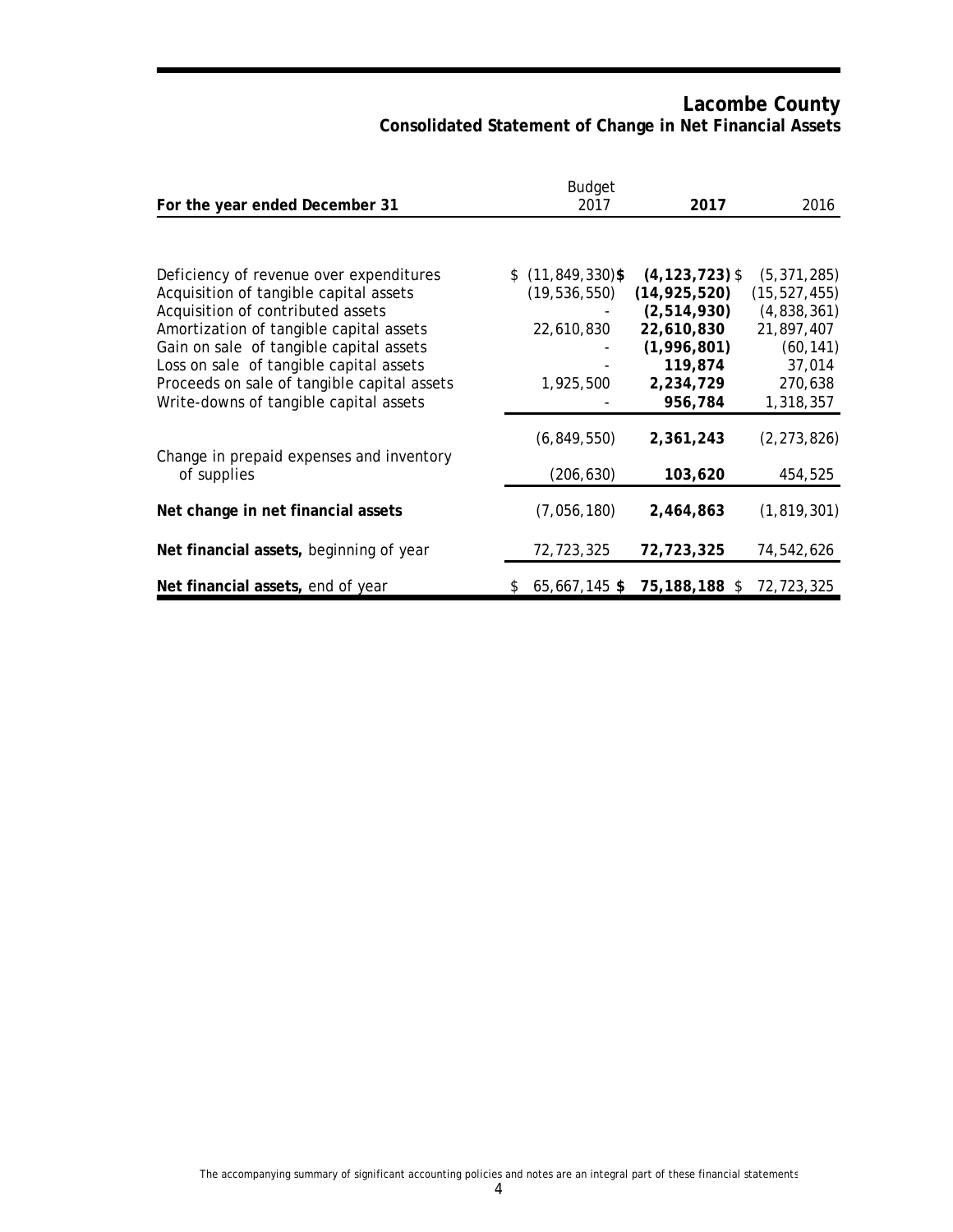## **Lacombe County Consolidated Statement of Cash Flows**

| For the year ended December 31                                                                                                                                                                                                                                                            | 2017                                                                                                      | 2016                                                                                           |
|-------------------------------------------------------------------------------------------------------------------------------------------------------------------------------------------------------------------------------------------------------------------------------------------|-----------------------------------------------------------------------------------------------------------|------------------------------------------------------------------------------------------------|
| <b>Operating transactions</b><br>Excess (deficiency) of revenue over expenditures<br>Items not involving cash<br>Contributed assets<br>Amortization<br>Gain on disposal of tangible capital assets<br>Write-down of tangible capital asset<br>Loss on disposal of tangible capital assets | $(4, 123, 723)$ \$<br>\$<br>(2,514,930)<br>22,610,830<br>(1,996,801)<br>956,784<br>119,874                | (5, 371, 285)<br>(4,838,361)<br>21,897,407<br>(60, 141)<br>1,318,357<br>37,014                 |
| Changes in non-cash operating balances<br>Taxes receivable<br>Accounts receivable<br>Inventories for resale<br>Prepaid expenses and inventories of supplies<br>Accounts payable and accrued liabilities<br>Employee benefit obligation<br>Deposit liabilities<br>Deferred revenue         | (150, 532)<br>3,676,370<br>23,414<br>103,620<br>(2, 472, 196)<br>(81, 353)<br>(158, 947)<br>(2, 176, 129) | (116, 529)<br>(565, 198)<br>(139, 174)<br>454,525<br>2,228,075<br>42,871<br>243,911<br>746,264 |
| <b>Capital transactions</b><br>Acquisition of tangible capital assets<br>Proceeds on sale of tangible capital assets                                                                                                                                                                      | 13,816,281<br>(14, 925, 520)<br>2,234,729                                                                 | 15,877,736<br>(15, 527, 455)<br>270,638                                                        |
| Investing transactions<br>Increase of investments<br>Restricted cash balances                                                                                                                                                                                                             | (12,690,791)<br>(389, 446)<br>2,335,076                                                                   | (15, 256, 817)<br>(220, 361)<br>(992, 175)                                                     |
| Net change in cash and cash equivalents                                                                                                                                                                                                                                                   | 1,945,630<br>3,071,120                                                                                    | (1, 212, 536)<br>(591, 617)                                                                    |
| Cash and cash equivalents, beginning of year                                                                                                                                                                                                                                              | 58,570,429                                                                                                | 59, 162, 046                                                                                   |
| Cash and cash equivalents, end of year                                                                                                                                                                                                                                                    | 61,641,549 \$ 58,570,429<br>\$                                                                            |                                                                                                |
| Cash and cash equivalents is comprised of:<br>Cash and cash equivalents<br>Less: restricted (Note 1)                                                                                                                                                                                      | \$<br>65,288,020 \$ 64,551,976<br>(3,646,471)                                                             | (5,981,547)                                                                                    |
|                                                                                                                                                                                                                                                                                           | 61,641,549 \$ 58,570,429<br>\$                                                                            |                                                                                                |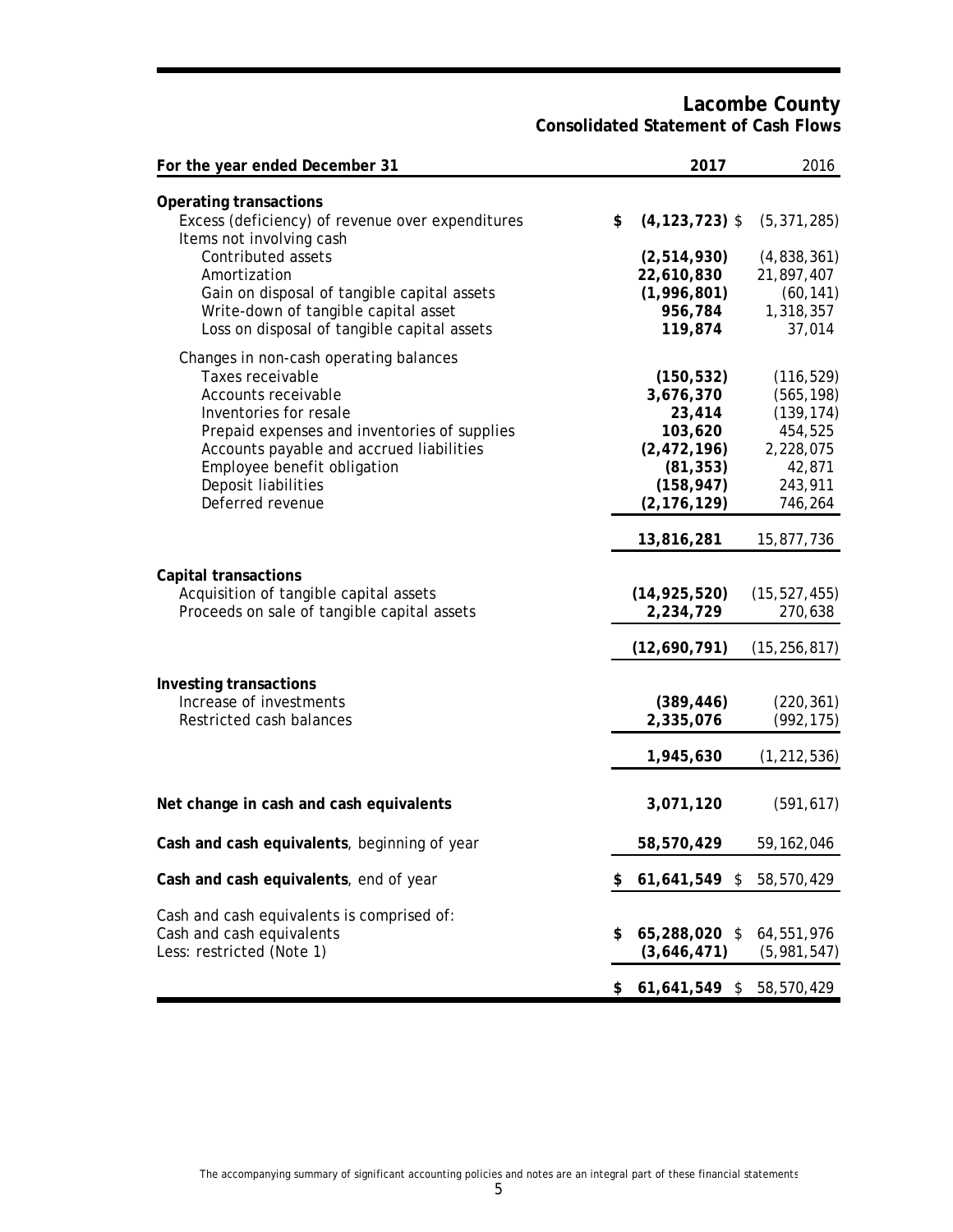## **Lacombe County Summary of Significant Accounting Policies**

**December 31, 2017**

| Management's<br>Responsibility for the<br><b>Financial Statements</b> | The consolidated financial statements of the County are the<br>responsibility of management. They have been prepared in accordance<br>with Canadian generally accepted accounting principles established by<br>the Public Sector Accounting Board of the Chartered Professional<br>Accountants of Canada.                                                                                                                                                                                                                                                                                                    |                                        |
|-----------------------------------------------------------------------|--------------------------------------------------------------------------------------------------------------------------------------------------------------------------------------------------------------------------------------------------------------------------------------------------------------------------------------------------------------------------------------------------------------------------------------------------------------------------------------------------------------------------------------------------------------------------------------------------------------|----------------------------------------|
| <b>Basis of Consolidation</b>                                         | The financial statement reflect the assets, liabilities, revenue and<br>expenses of all municipal organizations, committees and Boards which<br>are owned or controlled by the County.                                                                                                                                                                                                                                                                                                                                                                                                                       |                                        |
|                                                                       | The following entities have been proportionately consolidated:                                                                                                                                                                                                                                                                                                                                                                                                                                                                                                                                               |                                        |
|                                                                       | City of Lacombe Shared Fire Fund<br>Town of Bentley Shared Fire Fund<br>Town of Blackfalds Shared Fire Fund<br>Town of Eckville Shared Fire Fund<br>Village of Alix Shared Fire Fund<br>Village of Clive Shared Fire Fund                                                                                                                                                                                                                                                                                                                                                                                    | 50%<br>50%<br>50%<br>50%<br>50%<br>50% |
| Cash and Cash<br>Equivalents                                          | Management considers all highly liquid investments with maturity of<br>three months or less at acquisition to be cash equivalents.                                                                                                                                                                                                                                                                                                                                                                                                                                                                           |                                        |
| Investments                                                           | Investments are recorded at cost unless there has been a decline in the<br>market value which is other than temporary in nature in which case the<br>investments are written down to market value.                                                                                                                                                                                                                                                                                                                                                                                                           |                                        |
| <b>Inventory for Resale</b>                                           | Inventory for resale includes land and bridge materials. Land held for<br>resale is recorded at lower of cost or net realizable value.<br>includes costs for land acquisition and improvements required to<br>prepare the land for servicing such as clearing, stripping and leveling<br>charges. Related development costs incurred to provide infrastructure<br>such as water and wastewater services, roads, sidewalks and street<br>lighting are recorded as physical assets under their respective function.<br>Bridge materials inventory is recorded at the lower of cost or net<br>realizable value. | Cost                                   |
| <b>Inventory of Supplies</b>                                          | Inventories of materials and supplies for consumption are valued at the<br>lower of cost or replacement cost.                                                                                                                                                                                                                                                                                                                                                                                                                                                                                                |                                        |
| <b>Inventory of Gravel</b>                                            | Inventories of gravel for consumption are valued at the lower of cost or<br>replacement cost. Cost is determined per tonne and includes the raw<br>material, extraction, crushing, transportation and reclamation costs.                                                                                                                                                                                                                                                                                                                                                                                     |                                        |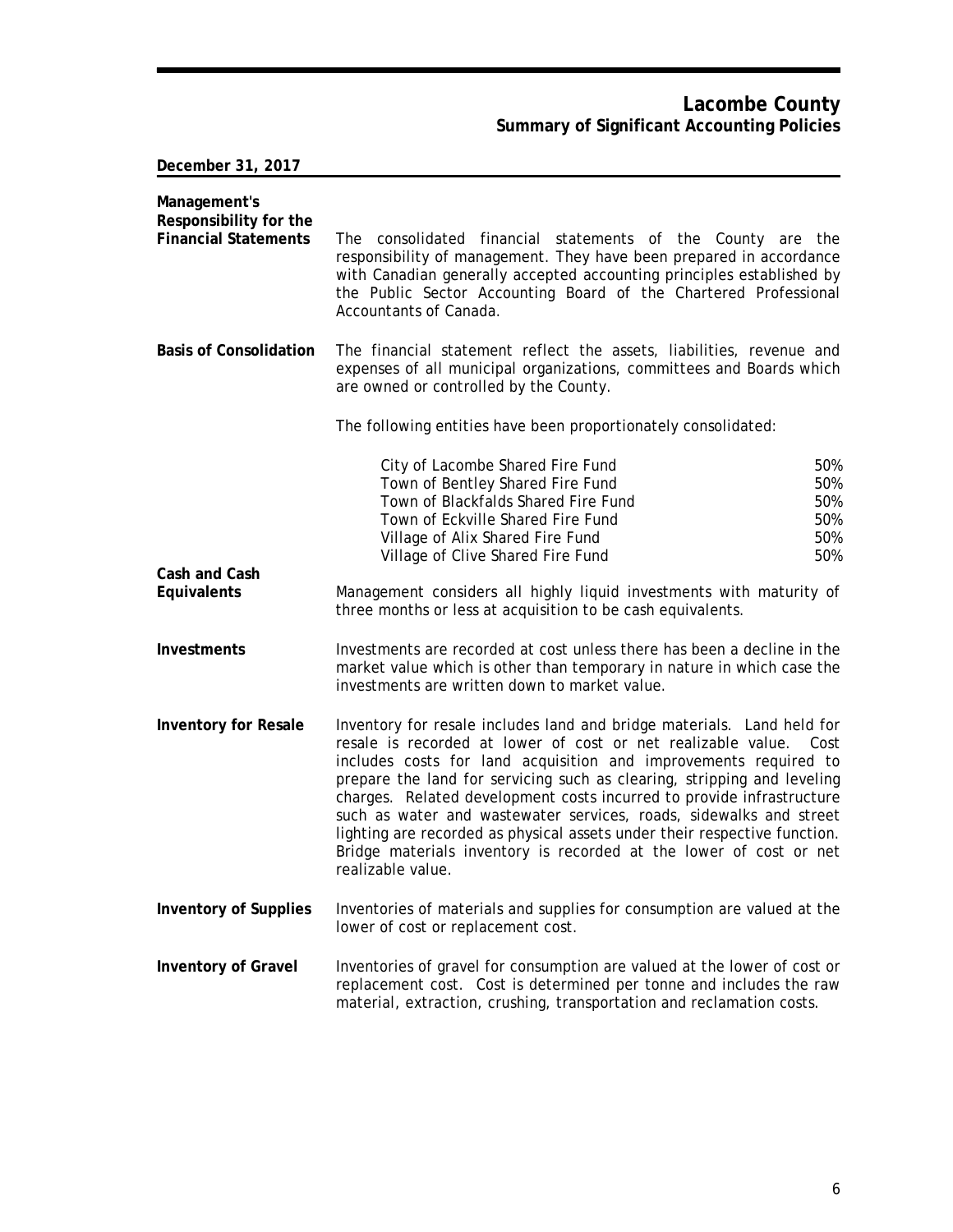## **Lacombe County Summary of Significant Accounting Policies**

#### **December 31, 2017**

| <b>Tangible Capital</b><br><b>Assets</b>                         | Tangible capital assets are recorded at cost less accumulated<br>Cost includes all costs directly attributable to<br>amortization.<br>acquisition or construction of the tangible capital asset including<br>transportation costs, installation costs, design and engineering fees,<br>legal fees and site preparation costs. Contributed tangible capital<br>assets are recorded at fair value at the time of the donation, with a<br>corresponding amount recorded as revenue. Amortization is recorded<br>on a straight-line basis over the estimated life of the tangible capital<br>asset commencing once the asset is available for productive use as<br>follows: |                                                                                                                                            |
|------------------------------------------------------------------|-------------------------------------------------------------------------------------------------------------------------------------------------------------------------------------------------------------------------------------------------------------------------------------------------------------------------------------------------------------------------------------------------------------------------------------------------------------------------------------------------------------------------------------------------------------------------------------------------------------------------------------------------------------------------|--------------------------------------------------------------------------------------------------------------------------------------------|
|                                                                  | Land improvements<br><b>Buildings</b><br>Roads<br><b>Bridges</b><br>Machinery and equipment<br>Water infrastructure<br>Sewer infrastructure<br><b>Vehicles</b>                                                                                                                                                                                                                                                                                                                                                                                                                                                                                                          | 20 to 25 years<br>4 to 50 years<br>20 to 40 years<br>22 to 87 years<br>5 to 50 years<br>23 to 47 years<br>17 to 75 years<br>10 to 20 years |
| <b>Excess Collections and</b><br><b>Under-levies</b>             | Excess collections arise from the difference between the actual levy<br>made to cover each requisition and the actual amount requisitioned. If<br>the actual levy exceeds the requisition, the excess collection is<br>accrued as a liability and as a reduction in property tax revenue.<br>Requisition tax rates in the subsequent year are adjusted for any<br>excess collections                                                                                                                                                                                                                                                                                    |                                                                                                                                            |
| <b>Collection of Taxes on</b><br><b>Behalf of Other Taxation</b> |                                                                                                                                                                                                                                                                                                                                                                                                                                                                                                                                                                                                                                                                         |                                                                                                                                            |

Authorities The County collects taxation revenue on behalf of other entities. Such levies, other revenues, expenses, assets and liabilities with respect to the operations of entities are not reflected in these financial statements.

> The entities the County collects taxation revenue on behalf of are: Alberta School Foundation Fund Lacombe Foundation

**Trust Funds** Trust funds held in trust by the County, and their related operations, are not included in these financial statements. The financial activity and position of the trust funds are reported separately.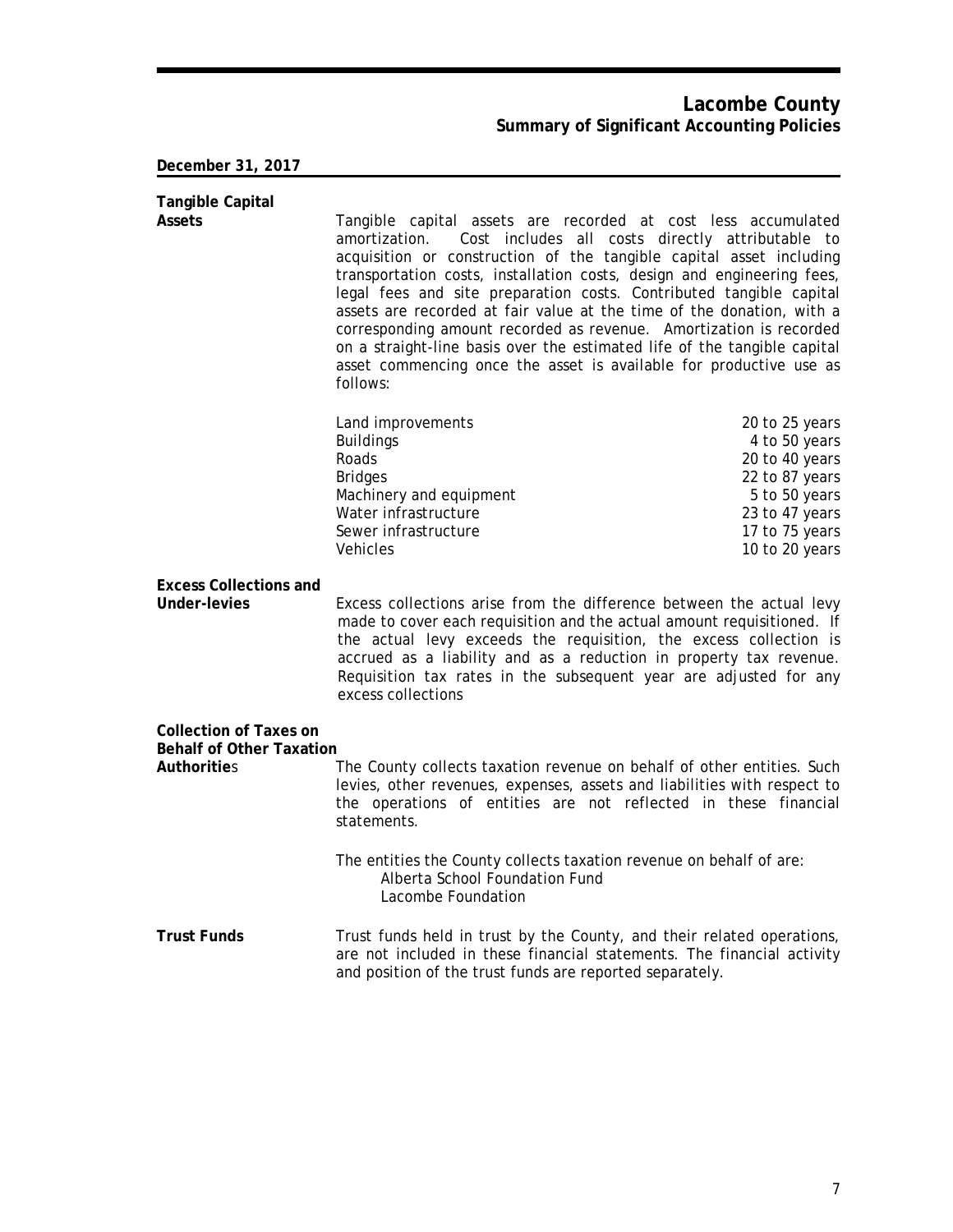## **Lacombe County Summary of Significant Accounting Policies**

**December 31, 2017**

| <b>Retirement Benefits and</b><br><b>Other Employee</b> |                                                                                                                                                                                                                                                                                                                                                                                                                                                                                                                                                                                                                                                                                                                                                                                                           |  |  |  |
|---------------------------------------------------------|-----------------------------------------------------------------------------------------------------------------------------------------------------------------------------------------------------------------------------------------------------------------------------------------------------------------------------------------------------------------------------------------------------------------------------------------------------------------------------------------------------------------------------------------------------------------------------------------------------------------------------------------------------------------------------------------------------------------------------------------------------------------------------------------------------------|--|--|--|
| <b>Benefit Plans</b>                                    | The County's contributions due during the period to its multi-employer<br>defined benefit plan are expensed as incurred.                                                                                                                                                                                                                                                                                                                                                                                                                                                                                                                                                                                                                                                                                  |  |  |  |
| <b>Deferred Revenue</b>                                 | Funds received for specific purposes which are externally restricted by<br>legislation, regulation or agreement and are not available for general<br>municipal purposes are accounted for as deferred revenue on the<br>consolidated statement of financial position.<br>The revenue is<br>recognized in the consolidated statement of operations in the year in<br>which it is used for the specified purpose.                                                                                                                                                                                                                                                                                                                                                                                           |  |  |  |
| <b>Government Transfers</b>                             | Government transfers, which include legislative grants, are recognized<br>in the financial statements in the period in which events giving rise to<br>the transfers occur, providing the transfers are authorized, any<br>eligibility criteria have been met, and reasonable estimates of the<br>amount can be made.                                                                                                                                                                                                                                                                                                                                                                                                                                                                                      |  |  |  |
| <b>Revenue Recognition</b>                              | Taxes are recognized as revenue in the year they are levied.                                                                                                                                                                                                                                                                                                                                                                                                                                                                                                                                                                                                                                                                                                                                              |  |  |  |
|                                                         | Charges for sewer and water usage are recorded as user fees.<br>Connection fee revenues are recognized when the connection has been<br>established.                                                                                                                                                                                                                                                                                                                                                                                                                                                                                                                                                                                                                                                       |  |  |  |
|                                                         | Conditional grant revenue is recognized to the extent the conditions<br>imposed on it have been fulfilled. Unconditional grant revenue is<br>recognized when monies are receivable.                                                                                                                                                                                                                                                                                                                                                                                                                                                                                                                                                                                                                       |  |  |  |
|                                                         | Grants for the acquisition of tangible capital assets are recognized in<br>the period in which eligible expenditures are made.                                                                                                                                                                                                                                                                                                                                                                                                                                                                                                                                                                                                                                                                            |  |  |  |
|                                                         | Sales of service and other revenue is recognized on an accrual basis.                                                                                                                                                                                                                                                                                                                                                                                                                                                                                                                                                                                                                                                                                                                                     |  |  |  |
| Use of Estimates                                        | The preparation of financial statements in accordance with Canadian<br>public sector accounting standards requires management to make<br>estimates and assumptions that affect the reported amounts of assets<br>and liabilities at the date of the financial statements, and the reported<br>amounts of revenues and expenses during the reporting period. Actual<br>results could differ from management's best estimates as additional<br>information becomes available in the future.                                                                                                                                                                                                                                                                                                                 |  |  |  |
| Liability for<br><b>Contaminated Sites</b>              | A contaminated site is a site at which substances occur in<br>concentrations that exceed the maximum acceptable amounts under an<br>environmental standard. Sites that are currently in productive use are<br>only considered a contaminated site if an unexpected event results in<br>contamination. A liability for remediation of contaminated sites is<br>recognized when the organization is directly responsible or accepts<br>responsibility; it is expected that future economic benefits will be<br>given up; and a reasonable estimate of the amount can be made. The<br>liability includes all costs directly attributable to the remediation<br>activities including post remediation operations, maintenance and<br>monitoring. The liability is recorded at net of any expected recoveries. |  |  |  |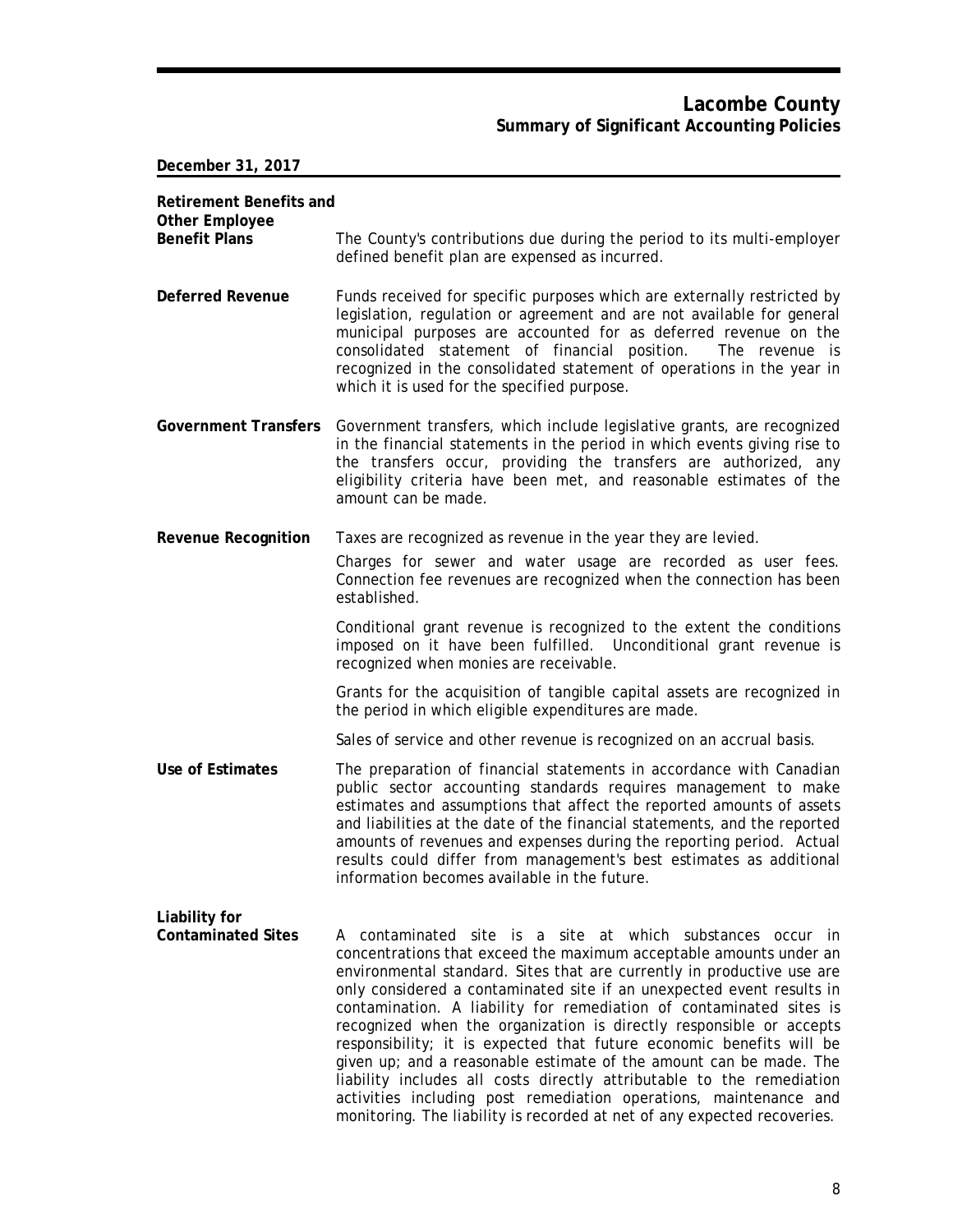### December 31, 2017

**2. Investments** 

| <b>Cash and Cash Equivalents</b>                                                                  |                          |                         |
|---------------------------------------------------------------------------------------------------|--------------------------|-------------------------|
|                                                                                                   | 2017                     | 2016                    |
| Current account (bank prime less 1.85%)<br>GIC investments with interest rates varying from 0.65% | \$                       | $552,125$ \$ 2,114,813  |
| to 4.47% and maturing in 2018 to 2022<br>Security deposits                                        | 62,780,983<br>1,954,912  | 60,324,828<br>2,112,335 |
|                                                                                                   | 65,288,020 \$ 64,551,976 |                         |

The County has an undrawn line of credit with a limit of \$15 million that carries an interest rate of prime less 0.50%. The line of credit is secured by a general lien on County assets. As at December 31, 2017 the prime rate was 3.20% (2016- 2.70%)

Included in the above amounts are the following amounts that are externally restricted. Externally restricted amounts include amounts received from the Province of Alberta and Government of Canada as conditional grants held exclusively for specific future projects, amounts held in lieu of reserve lands, and deposit liabilities repayable to third parties upon satisfactory completion of the terms of the specific development agreement.

|                                                                                                        | 2017                             | 2016                                        |
|--------------------------------------------------------------------------------------------------------|----------------------------------|---------------------------------------------|
| Municipal Sustainability Initiative<br>Transportation<br>Regional Collaboration<br>Deposit liabilities | 1,636,361<br>27,122<br>1,982,988 | 3,602,861<br>31,883<br>204,868<br>2,141,935 |
|                                                                                                        | $3,646,471$ \$                   | 5,981,547                                   |
|                                                                                                        |                                  |                                             |
|                                                                                                        |                                  |                                             |
| Investments                                                                                            |                                  |                                             |

|                                                                                                                                                                                                    | 2017                               | 2016                       |
|----------------------------------------------------------------------------------------------------------------------------------------------------------------------------------------------------|------------------------------------|----------------------------|
| Stripped coupons, residual bonds and accrual notes<br>purchased at discounts yielding effective annual rates<br>of 1.81% to 4.25% to maturity at cost<br>Estimated accrued interest<br>AMFC shares | $$13,497,719$ $$13,079,490$<br>180 | 1,121,075 1,149,858<br>180 |
|                                                                                                                                                                                                    | $$14,618,974 \$14,229,528$         |                            |

The market value of the County's marketable securities was \$14,656,295 (2016 - \$14,360,408).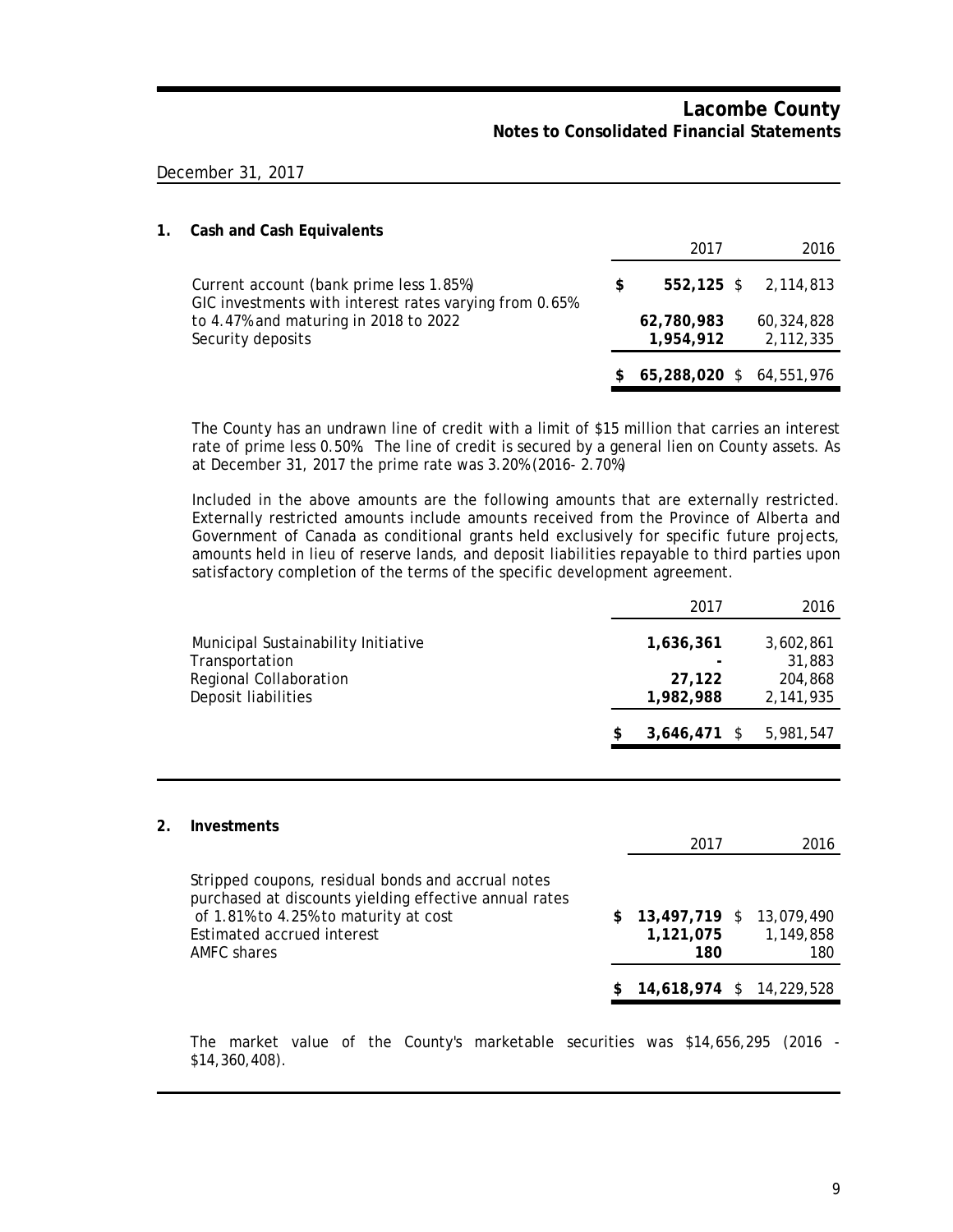## December 31, 2017

| 3. | <b>Taxes Receivable</b>                                                    |                               |                         |
|----|----------------------------------------------------------------------------|-------------------------------|-------------------------|
|    |                                                                            | 2017                          | 2016                    |
|    | Current taxes and grants in place<br>Non-current taxes and grants in place | \$<br>$905,035$ \$<br>710,939 | 850,700<br>406,662      |
|    | Allowance for doubtful accounts                                            | 1,615,974<br>(677, 217)       | 1,257,362<br>(469, 137) |
|    |                                                                            | \$<br>938,757                 | 788,225                 |
|    |                                                                            |                               |                         |

### **4. Accounts Receivable**

Included in accounts receivable is \$682,725 (2016 - \$1,027,495) in offsite levies receivable. The offsite levies are receivable over either five or ten years and yield interest at 5% and 5.5% per year, respectively. The receivables are secured by a caveat on the title of the land to be developed.

### **5. Inventories for Resale**

|                                          |    | 2017              | 2016           |
|------------------------------------------|----|-------------------|----------------|
| Bridge materials<br>Land held for resale | \$ | 392,890 \$<br>907 | 416,304<br>907 |
|                                          | S  | 393,797 \$        | 417,211        |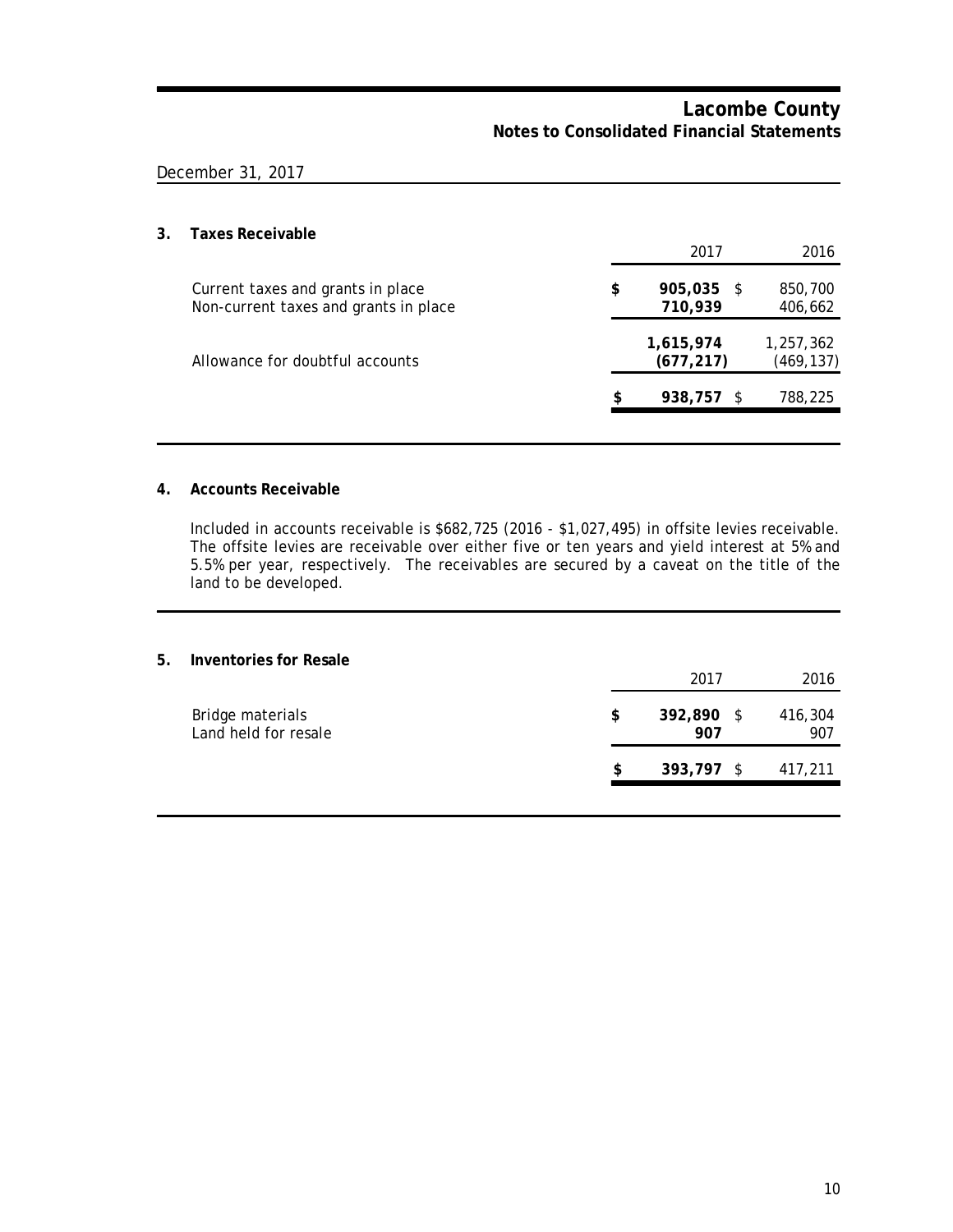December 31, 2017

### **6. Employee Benefit Obligation**

|                                              |    | 2017                      | 2016               |
|----------------------------------------------|----|---------------------------|--------------------|
| Sick leave benefits<br>Vacation and overtime | -S | $500,000$ \$<br>649,595   | 500,000<br>730,948 |
|                                              |    | $$1,149,595$ \$ 1,230,948 |                    |

### Sick Leave Benefits

Sick leave benefits accumulate at a rate of 1 sick day per month worked to a maximum of 100 days. Employees are entitled to sick leave benefits for the lesser of 90 calendar days or their accrued sick leave balance. After 90 calendar days, eligible employees would be placed on the County's long-term disability plan. Sick leave benefits are not paid out at termination or retirement.

A portion of sick leave benefits that have accumulated to December 31, 2017 are expected to be utilized in future years and the estimated liability has been accrued.

## Vacation and Overtime

Vacation and overtime consist of amounts that employees are deferring to future years. Employees have either earned the benefits or are entitled to these benefits within the next budgetary year.

### **7. Deferred Revenue**

|                | Opening<br>balance | Contributions<br>received<br>(returned) | Externally<br>restricted<br>investment<br>income | Revenue<br>recognized | Ending<br>balance |
|----------------|--------------------|-----------------------------------------|--------------------------------------------------|-----------------------|-------------------|
|                |                    |                                         |                                                  |                       |                   |
| ASB            | \$                 | 226.359                                 |                                                  | $(226, 359)$ \$       |                   |
| Transportation | 31,883             | 557,766                                 | 675                                              | (590, 324)            |                   |
| <b>MSI</b>     | 3,602,861          | 147.584                                 | 42,404                                           | (2, 156, 488)         | 1,636,361         |
| <b>FCSS</b>    |                    | 459,356                                 |                                                  | (459, 356)            |                   |
| <b>STIP</b>    |                    | 362,104                                 |                                                  | (362, 104)            |                   |
| Regional       |                    |                                         |                                                  |                       |                   |
| Collaboration  | 204,868            | (6, 823)                                | 1,296                                            | (172, 219)            | 27,122            |
| Other          |                    | 287,619                                 |                                                  | (287, 619)            |                   |
|                | 3.839.612          | 2,033,965                               | 44,375                                           | (4,254,469)<br>\$     | 1,663,483         |

Grants

Under various grant agreements with the Government of Canada and the Province of Alberta, the County is required to account for grants provided and to complete the projects or program in accordance with standards detailed in the various agreements. If these requirements are not adhered to, grants provided will become repayable to the source government. Unexpended funds are repayable to the source government upon final accounting. Funds are deferred until related expenditures under the specific grant agreement have been incurred.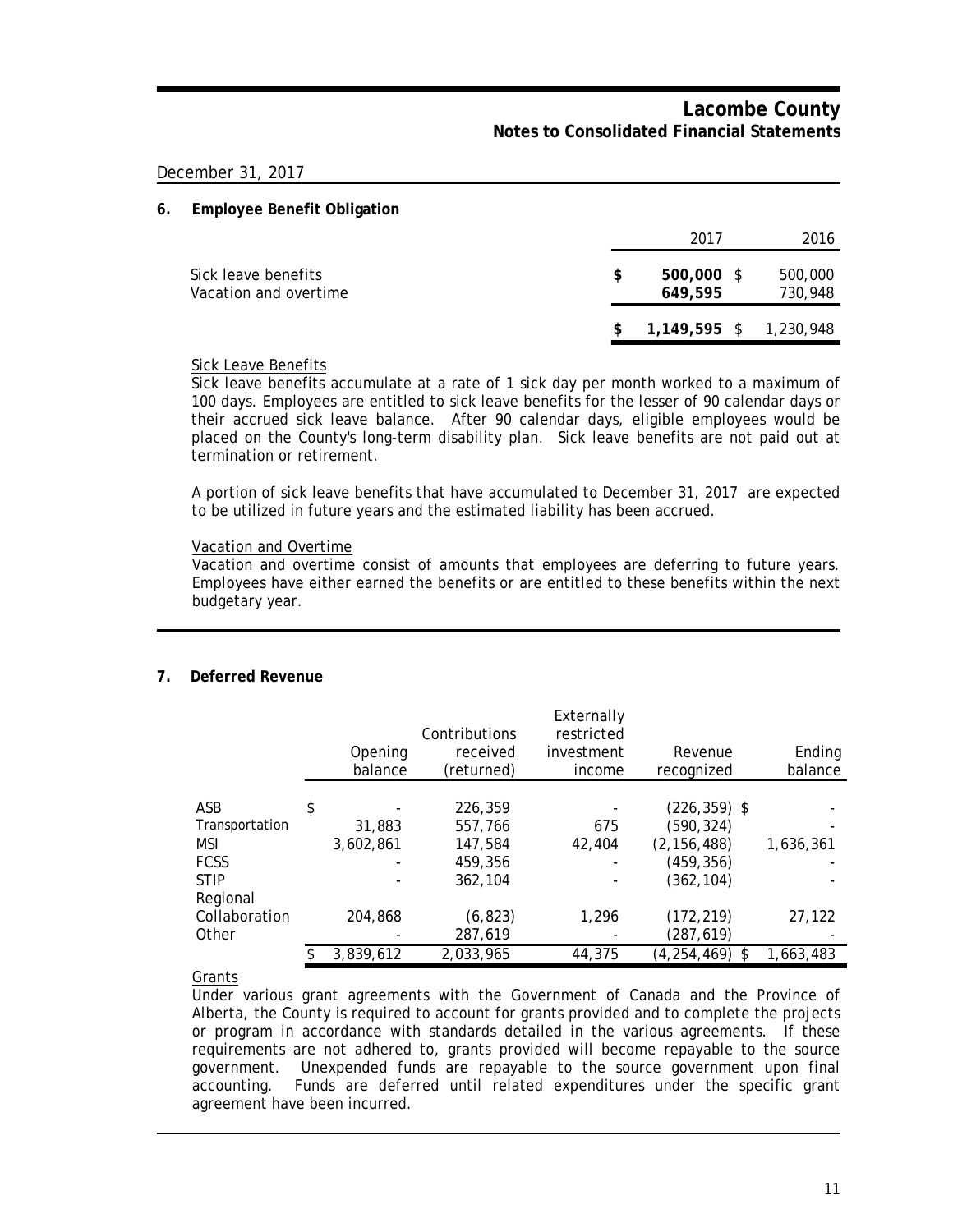December 31, 2017

# **8. Tangible Capital Assets - 2017**

|                                                   |                          |      | Land              |                           |                  | Water, Sewer                            |    |                |     |                          |    |                          |               |
|---------------------------------------------------|--------------------------|------|-------------------|---------------------------|------------------|-----------------------------------------|----|----------------|-----|--------------------------|----|--------------------------|---------------|
|                                                   |                          |      | Land Improvements | <b>Buildings</b>          | Equipment        | Roads                                   |    | <b>Bridges</b> |     | and Other                |    | Vehicles                 | Total         |
| Cost, beginning of                                |                          |      |                   |                           |                  |                                         |    |                |     |                          |    |                          |               |
| year                                              | $$23,061,654$ \$         |      | 4,389,843         | \$20,858,060              | \$17,671,115     | \$638,060,477                           |    | \$16,417,462   | \$  | 18,495,555               | -S | 7,044,997                | \$745,999,163 |
| Additions                                         | 2,532,854                |      | 209,679           | 238,708                   | 5,916,118        | 5,260,527                               |    | 2,468,806      |     |                          |    | 813,758                  | 17,440,450    |
| Disposals                                         |                          |      |                   | $\sim$                    | (4,618,584)      |                                         |    |                |     | $\overline{\phantom{a}}$ |    | (450, 434)               | (5,069,018)   |
| Write-downs                                       |                          |      |                   |                           |                  | (2, 288, 725)                           |    | (407, 678)     |     |                          |    |                          | (2,696,403)   |
| Cost, end of year                                 | \$25,594,508             | -S   | 4,599,522         | \$21,096,768              | \$18,968,649     | \$641,032,279                           |    | \$18,478,590   | \$  | 18,495,555               | -S | 7,408,321                | \$755,674,192 |
| Accumulated<br>amortization,<br>beginning of year |                          |      |                   |                           |                  |                                         |    |                |     |                          |    |                          |               |
|                                                   | \$                       | - \$ | 791,898           | 3,388,294<br>\$.          | \$<br>11,368,597 | \$403,159,384                           | S. | 6,768,678 \$   |     | 933,629                  | -S | 3,201,393                | \$429,611,873 |
| Amortization                                      | $\overline{\phantom{a}}$ |      | 219,248           | 424,730                   | 2,521,264        | 18,372,096                              |    | 299,491        |     | 269,857                  |    | 504,144                  | 22,610,830    |
| Disposals                                         |                          |      |                   | $\sim$                    | (4, 483, 505)    |                                         |    |                |     |                          |    | (227, 711)               | (4, 711, 216) |
| Write-downs                                       |                          |      |                   |                           |                  | (1, 413, 377)                           |    | (326, 242)     |     |                          |    | $\overline{\phantom{a}}$ | (1, 739, 619) |
| Accumulated<br>amortization, end<br>of year       |                          |      |                   |                           |                  |                                         |    |                |     |                          |    |                          |               |
|                                                   |                          | - \$ | 1,011,146         | 3,813,024                 | \$<br>9,406,356  | \$420,118,103                           | \$ | 6,741,927      | -\$ | , 203, 486               | \$ | 3,477,826                | \$445,771,868 |
| Net carrying<br>amount, end of year               | \$25,594,508             |      |                   | 3,588,376 \$17,283,744 \$ | 9,562,293        | \$220,914,176 \$11,736,663 \$17,292,069 |    |                |     |                          | -S | 3,930,495                | \$309,902,324 |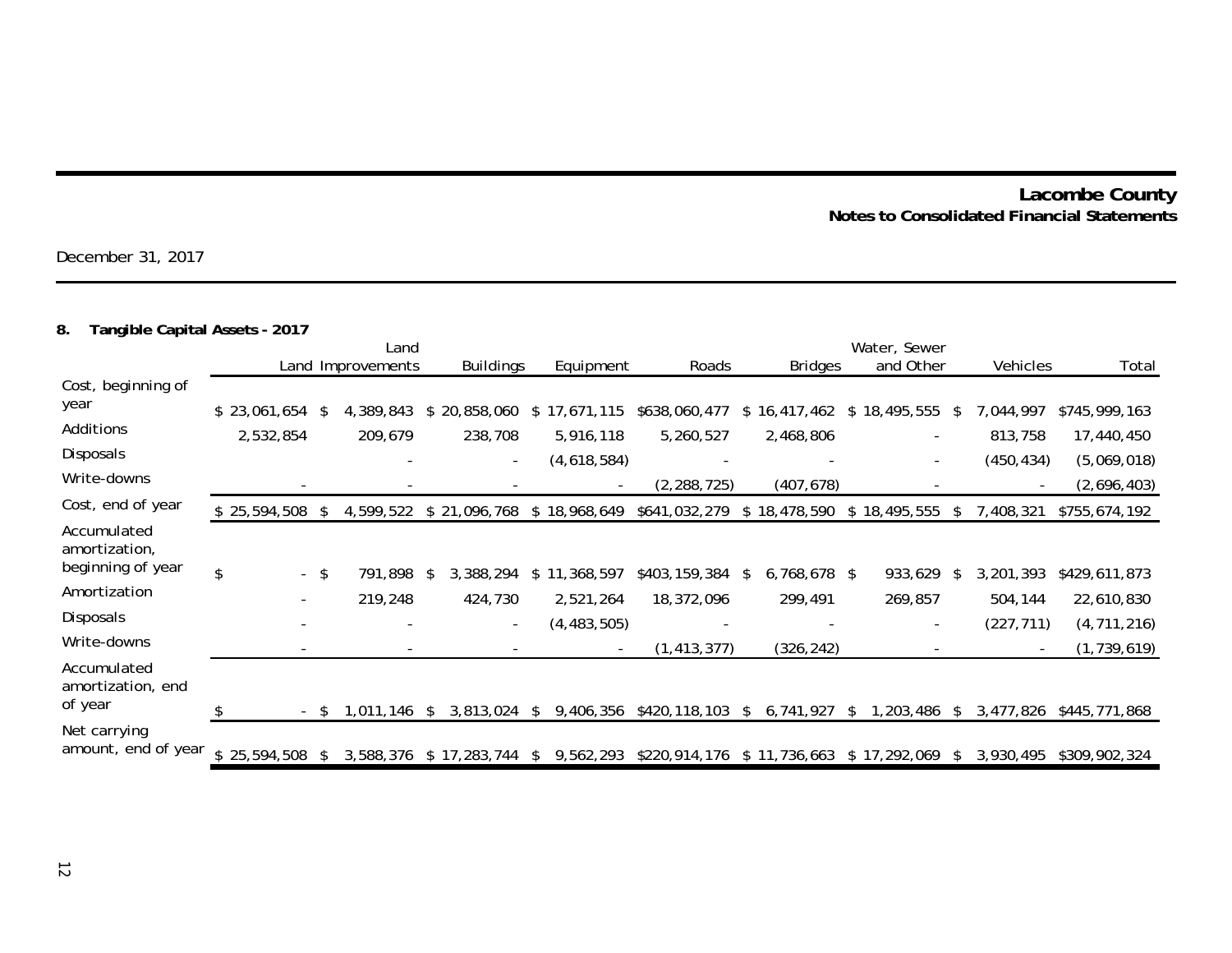December 31, 2017

### **8. Tangible Capital Assets** (continued) **- 2016**

|                                             |                  | Land          |                   |     |                  |    |              |               |    | Water, Sewer             |    |               |    |           |               |
|---------------------------------------------|------------------|---------------|-------------------|-----|------------------|----|--------------|---------------|----|--------------------------|----|---------------|----|-----------|---------------|
|                                             |                  |               | Land Improvements |     | <b>Buildings</b> |    | Equipment    | Roads         |    | <b>Bridges</b>           |    | and other     |    | Vehicles  | Total         |
| Cost, beginning of<br>year                  |                  |               |                   |     |                  |    |              |               |    |                          |    |               |    |           |               |
|                                             | \$21,530,590     | $\mathcal{S}$ | 3,215,286         |     | \$18,797,218     | \$ | 17,668,573   | \$631,303,024 | \$ | 15,253,795               | \$ | 15,477,481 \$ |    | 6,661,041 | \$729,907,008 |
| Additions                                   | 1,531,064        |               | 1,174,557         |     | 2,230,720        |    | 759,530      | 9,878,786     |    | 1,272,390                |    | 3,072,652     |    | 446,117   | 20,365,816    |
| Disposals                                   |                  |               |                   |     | (169, 878)       |    | (499, 362)   |               |    |                          |    |               |    | (62, 161) | (731, 401)    |
| Write-downs                                 |                  |               |                   |     |                  |    | (257, 626)   | (3, 121, 333) |    | (108, 723)               |    | (54, 578)     |    |           | (3, 542, 260) |
| Cost, end of year                           | \$23,061,654     | - \$          | 4,389,843         |     | \$20,858,060     |    | \$17,671,115 | \$638,060,477 |    | \$16,417,462             | \$ | 18,495,555    | -S | 7,044,997 | \$745,999,163 |
| Accumulated<br>amortization,                |                  |               |                   |     |                  |    |              |               |    |                          |    |               |    |           |               |
| beginning of year                           | \$               | $-5$          | 609,540           | \$. | 3,107,138        | S  | 9,687,565    | \$386,950,539 | \$ | $6,588,248$ \$           |    | 689,072       | -S | 2,790,157 | \$410,422,259 |
| Amortization                                |                  |               | 182,358           |     | 328,541          |    | 2,232,453    | 18, 136, 391  |    | 283,967                  |    | 264,961       |    | 468,736   | 21,897,407    |
| Disposals                                   |                  |               |                   |     | (47, 385)        |    | (379,005)    |               |    | $\overline{\phantom{a}}$ |    |               |    | (57, 500) | (483, 890)    |
| Write-downs                                 |                  |               |                   |     |                  |    | (172, 416)   | (1, 927, 546) |    | (103, 537)               |    | (20, 404)     |    |           | (2, 223, 903) |
| Accumulated<br>amortization, end<br>of year |                  |               |                   |     |                  |    |              |               |    |                          |    |               |    |           |               |
|                                             |                  | - \$          | 791,898           | S.  | 3,388,294        |    | \$11,368,597 | \$403,159,384 | \$ | 6,768,678 \$             |    | 933,629       | -S | 3,201,393 | \$429,611,873 |
| Net carrying<br>amount, end of year         | $$23,061,654$ \$ |               | 3,597,945         |     | \$17,469,766     | \$ | 6,302,518    | \$234,901,093 | \$ | 9,648,784                |    | \$17,561,926  | -S | 3,843,604 | \$316,387,290 |

The net book value of tangible capital assets not being amortized because they are under construction is \$623,640 (2016 - \$1,463,592). \$2,514,930 (2016 - \$4,838,361) in contributed assets was recognized in the financial statements during the year.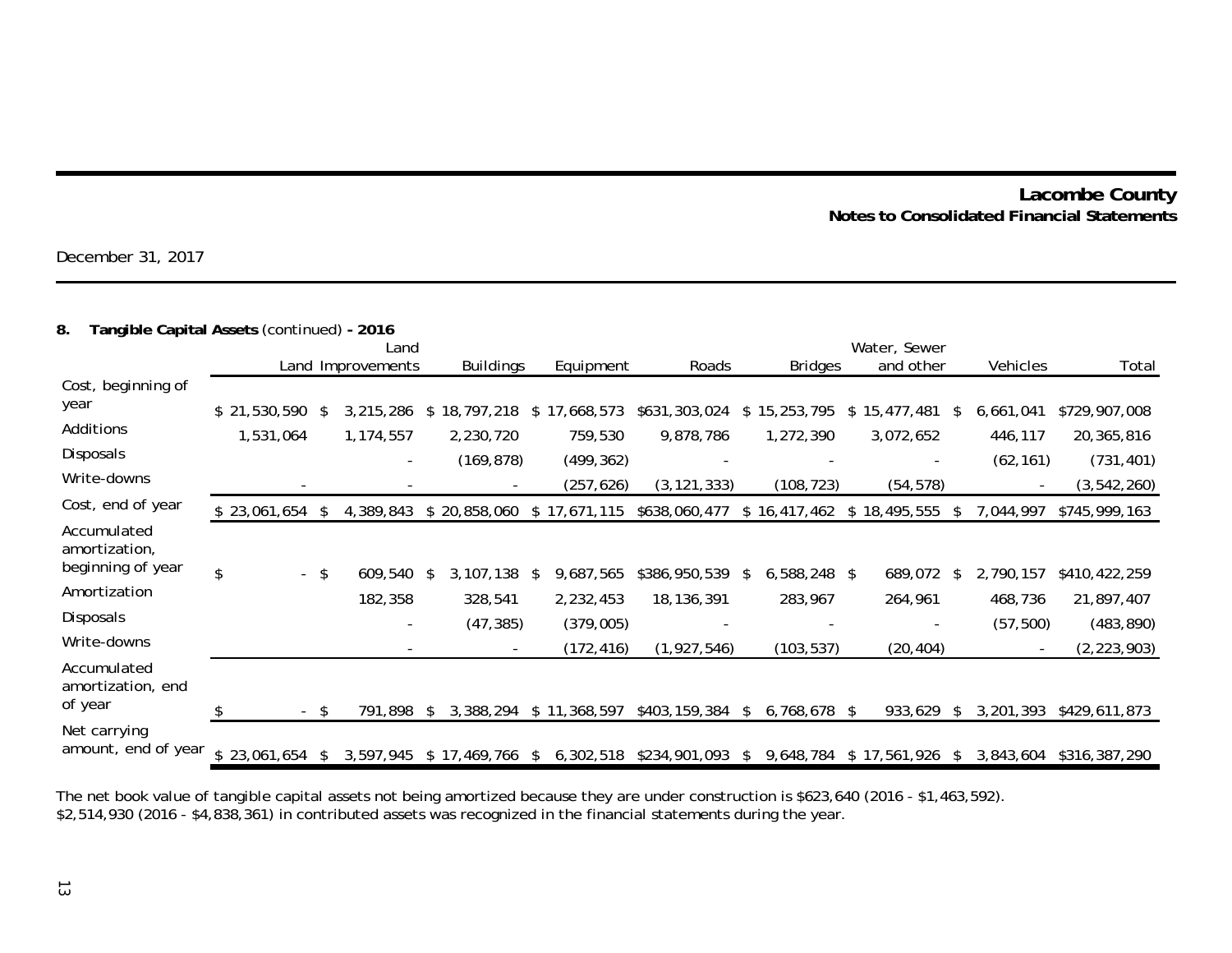# December 31, 2017

# **9. Prepaid Expenses and Inventories of Supplies**

|                                                                                         | 2017                                           | 2016                                         |
|-----------------------------------------------------------------------------------------|------------------------------------------------|----------------------------------------------|
| Crushed gravel<br>Undeveloped gravel pits<br>Materials and supplies<br>Prepaid expenses | \$1,432,946<br>4,250,406<br>547,581<br>240,487 | 1,569,834<br>4,283,610<br>442,466<br>279,130 |
|                                                                                         | $$6,471,420$ \$                                | 6,575,040                                    |
|                                                                                         |                                                |                                              |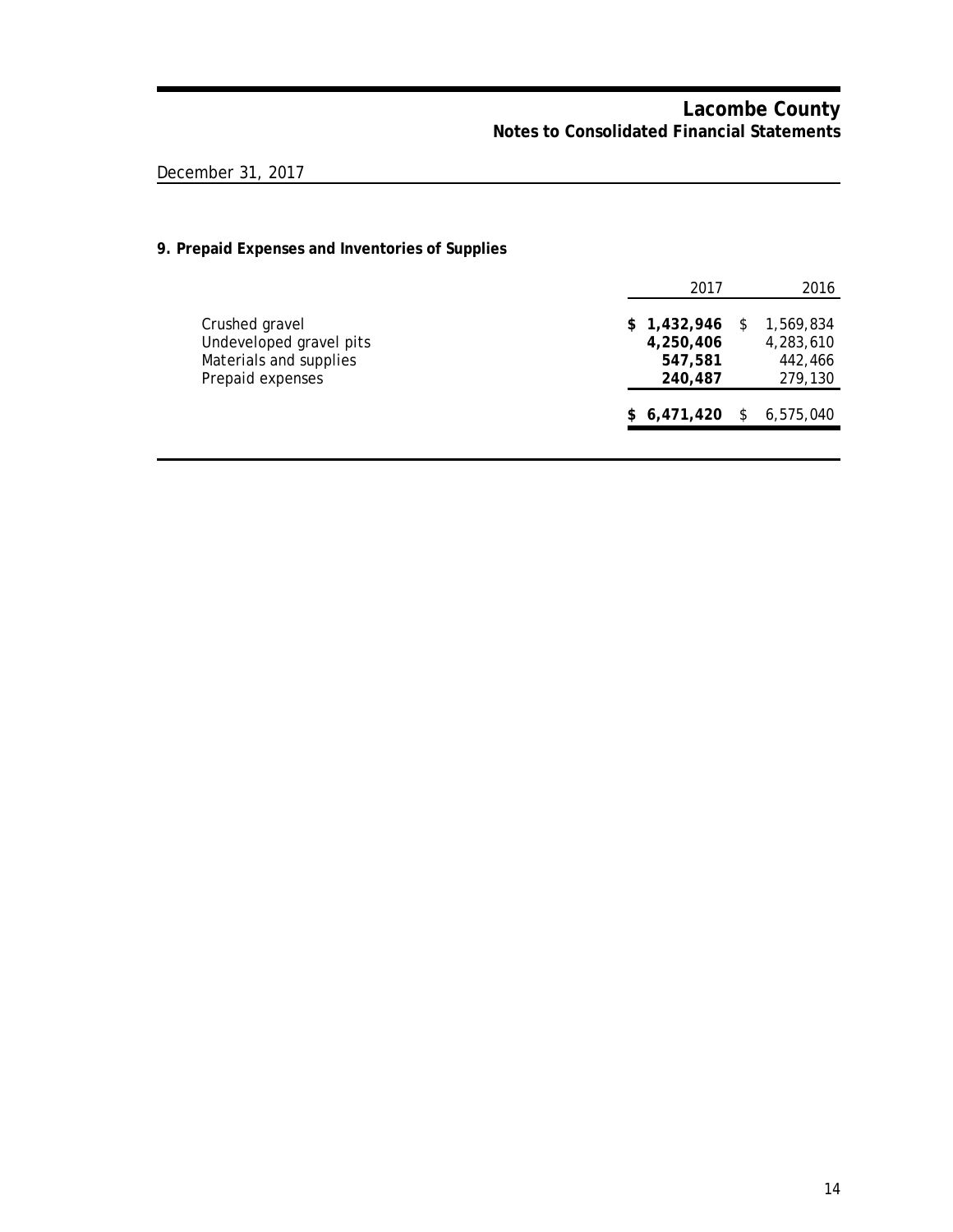December 31, 2017

| 10. Accumulated Surplus                                                  | 2017                        | 2016          |
|--------------------------------------------------------------------------|-----------------------------|---------------|
|                                                                          |                             |               |
| Equity in tangible capital assets                                        | \$309,902,324               | \$316,387,290 |
| Equity in other non-financial assets                                     | 6,471,420                   | 6,575,040     |
| Unrestricted surplus                                                     | 378,618                     | 367,065       |
|                                                                          | 316,752,362                 | 323, 329, 395 |
| Restricted surplus (Reserves)                                            |                             |               |
| Main Road                                                                | 19,698,318                  | 17,217,224    |
| Public Works Equipment                                                   | 10,311,767                  | 10,926,970    |
| <b>Municipal Facilities</b>                                              | 828,920                     | 615,640       |
| <b>Protective Services</b>                                               | 3,713,987                   | 3,535,372     |
| Gravel                                                                   | 2,278,039                   | 2,074,039     |
| <b>Subdivision Pavement</b>                                              | 3,704,252                   | 3,444,452     |
| Land Development                                                         | 416,437                     | 416,437       |
| Recreation Capital Assistance                                            | 2,197,101                   | 4,053,338     |
| Funds in Lieu of Reserve Land                                            | 1,029,104                   | 1,009,140     |
| Subdivision Road Development                                             | 1,589,867                   | 1,627,857     |
| Agriculture Equipment                                                    | 876,823                     | 1,060,074     |
| Peace Officers Equipment                                                 | 259,709                     | 247,697       |
| <b>Disaster Services</b>                                                 | 500,000                     | 500,000       |
| Hamlet Street Improvement                                                | 473,992                     | 415,352       |
| Tax Rate Stabilization                                                   | 2,047,000                   | 2,047,000     |
| <b>Shared Fire Funds</b>                                                 | 254,846                     | 226,004       |
| Lake Access                                                              | 859,857                     | 807,404       |
| Hamlet of Mirror Contingency                                             | 37,458                      | 37,458        |
| Hamlet of Mirror Water                                                   | 84,018                      | 5,523         |
| Hamlet of Mirror Sewer                                                   | 149,241                     | 151,735       |
| Community Aggregate Levy                                                 | 3,181,448                   | 2,699,810     |
| Water - Waste Water                                                      | 7,545,045                   | 7,343,370     |
| New Pavement                                                             | 846,845                     | 833,556       |
| Trails                                                                   | 539,837                     | 539,837       |
| Bridge                                                                   | 6,862,941                   | 5,893,628     |
| Shores Water-Sewer                                                       | 42,406                      | 42,406        |
| Slopes Water-Sewer                                                       | 53,125                      | 53,125        |
| Operational                                                              | 3,855,403                   | 3,958,845     |
| Cemetery                                                                 | 271,776                     | 245,996       |
| Lakeview Estates Water Reserve<br><b>Gull Lake Stabilization Reserve</b> | 33,979                      | 23,964        |
|                                                                          | 266,029                     | 303,007       |
|                                                                          | 74,809,570                  | 72,356,260    |
|                                                                          | \$391,561,932 \$395,685,655 |               |

The investment in tangible capital assets represents amounts already spent and invested in infrastructure. The investment in other non-financial assets represents amounts already spent and invested in supplies for future use. Reserve funds represent funds set aside by bylaw or council resolution for specific purposes.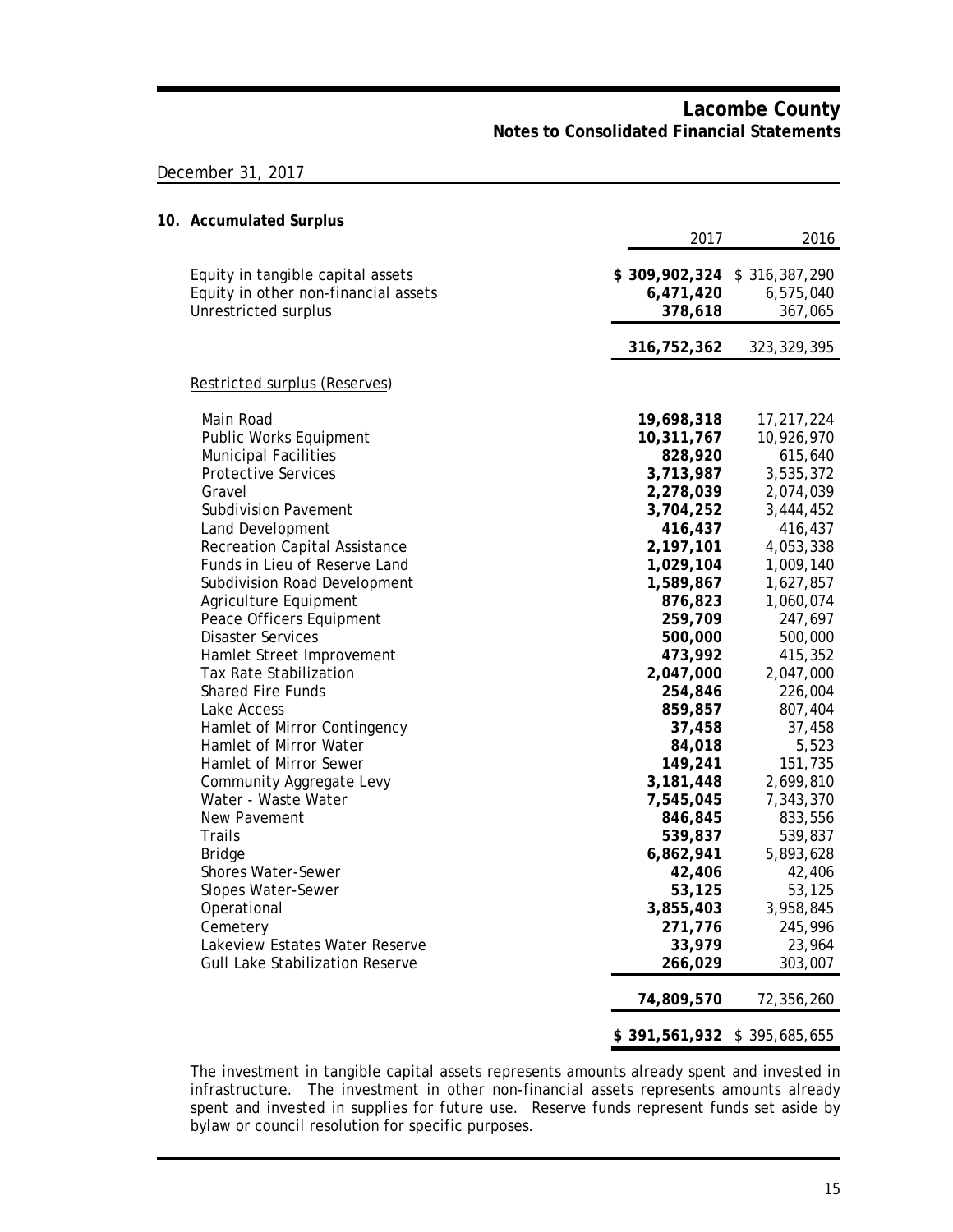December 31, 2017

# **11. Change in Accumulated Surplus**

|                                                 |     |                      | Equity in other non- |                    | Equity in tangible |                    |               |
|-------------------------------------------------|-----|----------------------|----------------------|--------------------|--------------------|--------------------|---------------|
|                                                 |     | Unrestricted surplus | financial assets     | Restricted surplus | capital assets     | 2017               | 2016          |
| Balance, beginning of year                      | \$. | 367,065 \$           | 6,575,040 \$         | 72,356,260 \$      | 316,387,290 \$     | 395,685,655 \$     | 401,056,940   |
| Excess (deficiency) of<br>revenue over expenses |     | (4, 123, 723)        |                      |                    |                    | (4, 123, 723)      | (5, 371, 285) |
| Operating transfers to<br>restricted surplus    |     | (11, 491, 138)       |                      | 11,491,138         |                    |                    |               |
| Operating transfers from<br>restricted surplus  |     | 4,518,511            |                      | (4, 518, 511)      |                    |                    |               |
| Capital transfers from<br>restricted surplus    |     | 4,519,317            |                      | (4, 519, 317)      |                    |                    |               |
| Acquisition of capital                          |     | (14, 925, 520)       |                      |                    | 14,925,520         |                    |               |
| Contributed assets                              |     | (2, 514, 930)        |                      |                    | 2,514,930          |                    |               |
| Disposals and write-down of                     |     |                      |                      |                    |                    |                    |               |
| assets                                          |     | 1,314,586            |                      |                    | (1, 314, 586)      |                    |               |
| Amortization                                    |     | 22,610,830           |                      |                    | (22,610,830)       |                    |               |
| Change in non-financial<br>assets               |     | 103,620              | (103, 620)           |                    |                    |                    |               |
| Change in current year<br>accumulated surplus   |     | $11,553$ \$          | $(103, 620)$ \$      | 2,453,310 \$       | $(6, 484, 966)$ \$ | $(4, 123, 723)$ \$ | (5, 371, 285) |
| Balance, end of year                            |     | 378,618 \$           | 6,471,420 \$         | 74,809,570 \$      | 309,902,324 \$     | 391,561,932 \$     | 395,685,655   |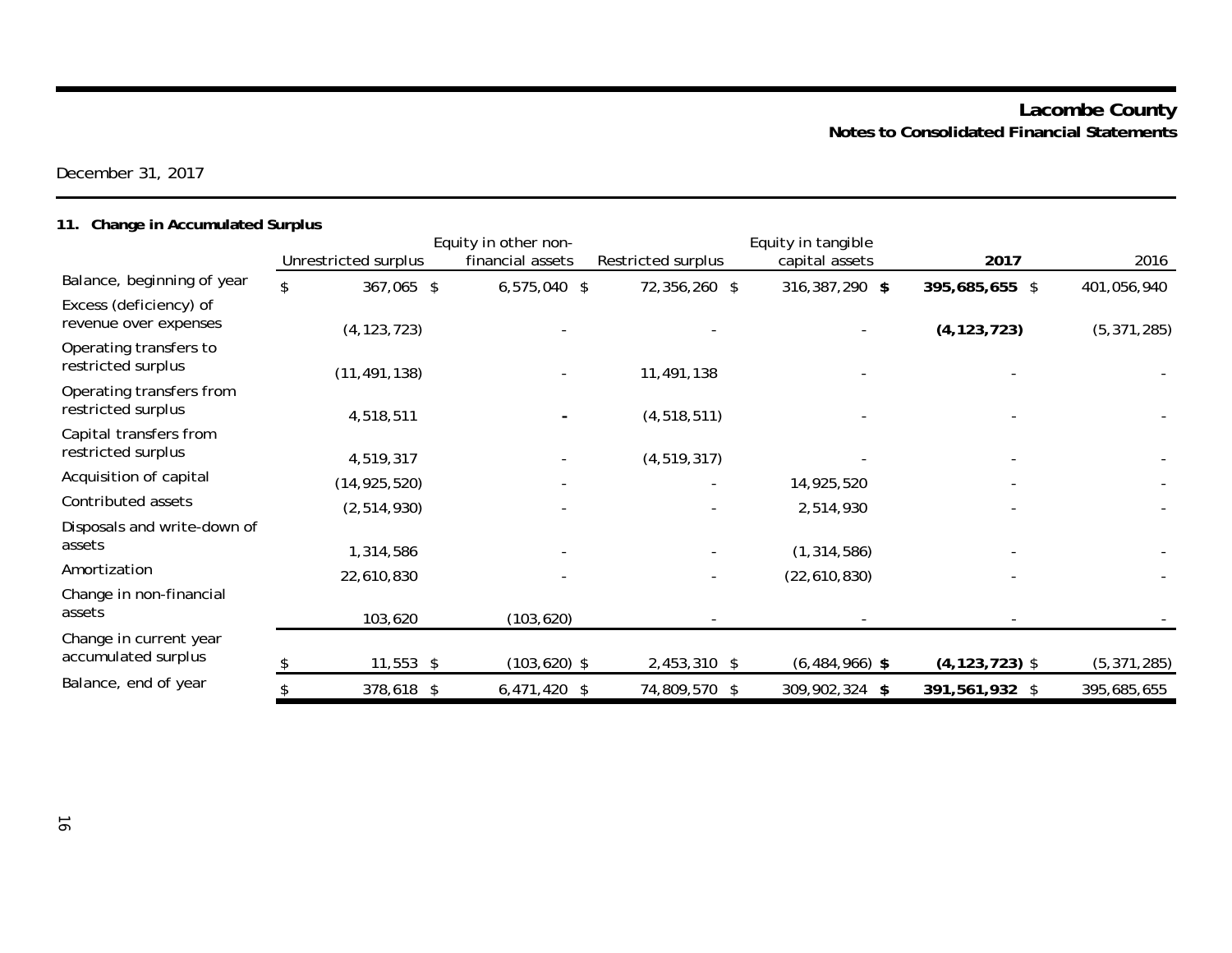## December 31, 2017

### **12. Taxation - Net**

|                                                                                                             | <b>Budget</b><br>2017                              | 2017                                                     | 2016                                             |
|-------------------------------------------------------------------------------------------------------------|----------------------------------------------------|----------------------------------------------------------|--------------------------------------------------|
| Real property<br>Machinery and equipment<br>Linear property<br>Government grants in place of property taxes | \$19,190,160<br>14,076,760<br>7,086,920<br>131,690 | \$19,587,944<br>S.<br>13,985,947<br>7,085,994<br>128,425 | 18,279,380<br>12,574,159<br>7,770,607<br>124,093 |
|                                                                                                             | 40,485,530                                         | 40,788,310                                               | 38,748,239                                       |
| Requisitions<br>Alberta School Foundation Fund<br>Lacombe Foundation                                        | 11,519,020<br>403,440                              | 11,736,052<br>403,443                                    | 11, 174, 101<br>415,921                          |
|                                                                                                             | 11,922,460                                         | 12,139,495                                               | 11,590,022                                       |
| Available for general municipal purposes                                                                    | 28,563,070                                         | $$28,648,815$ \$                                         | 27, 158, 217                                     |
| 13. Taxation - other                                                                                        | <b>Budget</b>                                      |                                                          |                                                  |
|                                                                                                             | 2017                                               | 2017                                                     | 2016                                             |
| Community Aggregate Payment Levy<br>Well Drilling Tax                                                       | \$<br>700,000<br>30,600                            | \$<br>572,850 \$<br>454,826                              | 599,018<br>291,952                               |
|                                                                                                             | 730,600                                            | 1,027,676                                                | 890,970                                          |

The Community Aggregate Payment Levy is authorized through the Municipal Government Act and established through an approved bylaw. The levy is imposed in respect of all sand and gravel businesses operating in the municipality to raise revenue to be used toward the payment of infrastructure and other costs of the municipality. The amount of revenue generated fluctuates from year to year based upon sand and gravel activity. The levy rate applied is \$0.25 per tonne of sand or gravel hauled.

The Well Drilling Equipment Tax is authorized though the Municipal Government Act and established through an approved bylaw. The revenue generated is based upon the amount of well drilling activity from year to year and rates set by Alberta Regulation.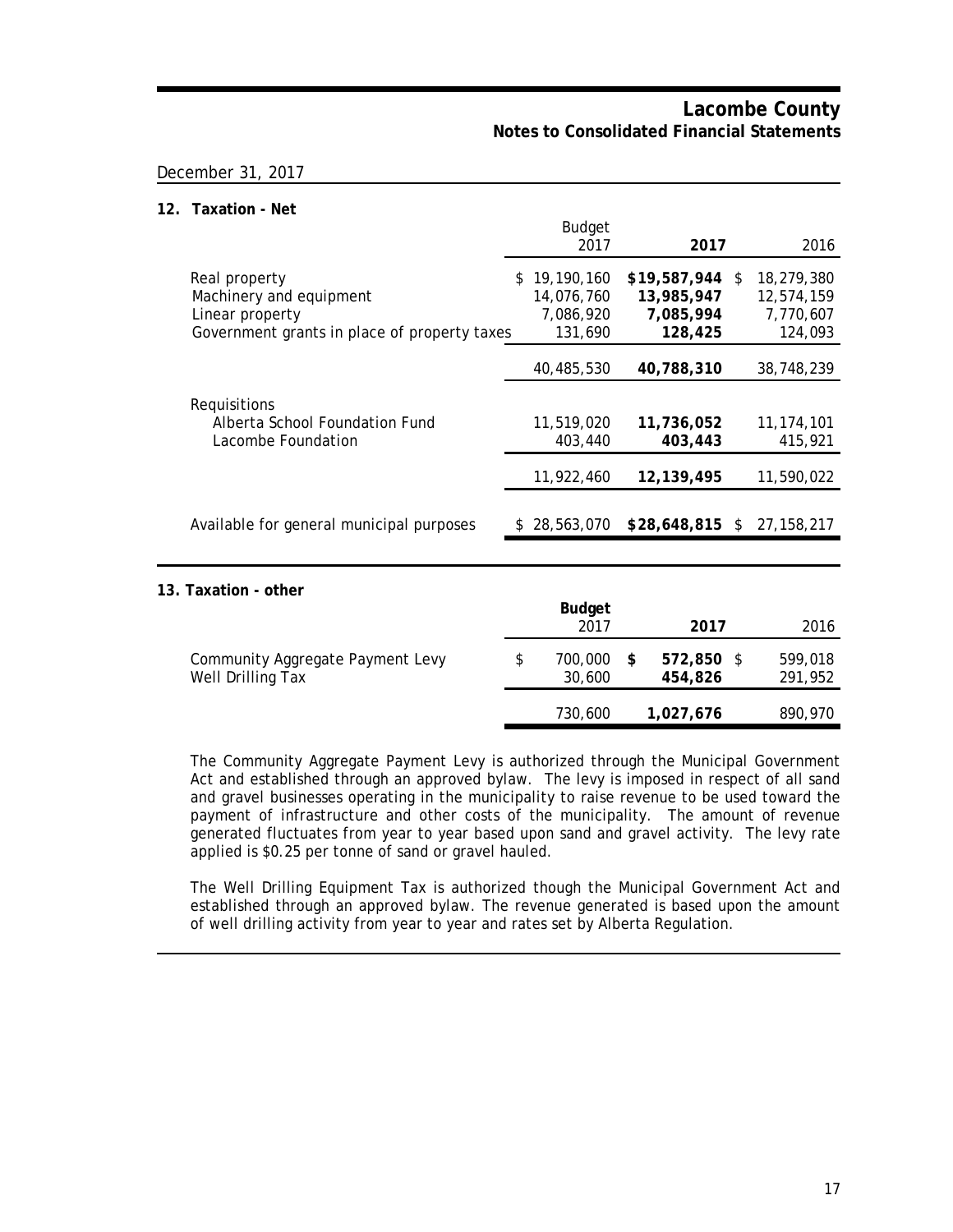## December 31, 2017

### **14. Government Transfers**

|                                |     | <b>Budget</b><br>2017 | 2017             |    | 2016        |
|--------------------------------|-----|-----------------------|------------------|----|-------------|
| Operating                      |     |                       |                  |    |             |
| General government             | \$  | 152,570               | \$<br>154,595 \$ |    | 152,205     |
| Protective services            |     | 65,840                | 57,962           |    | 27,060      |
| <b>Transportation services</b> |     | 1,443,570             | 523,569          |    | 1,076,722   |
| Environmental services         |     | 55,000                | 58,000           |    | 55,000      |
| Public health and welfare      |     | 420,810               | 459,356          |    | 454,279     |
| Planning and development       |     | 238,250               | 194,346          |    | 229,283     |
| Agriculture services           |     | 164,000               | 174,379          |    | 171,809     |
| Recreation services            |     | 126,230               | 102,318          |    |             |
|                                | \$. | 2,666,270             | $$1,724,525$ \$  |    | 2,166,358   |
|                                |     |                       |                  |    |             |
| Capital                        |     |                       |                  |    |             |
| Protective services            |     | 175,000               | 175,000          |    | 475,999     |
| <b>Transportation services</b> |     | 4,110,070             | 2,354,944        |    | 2,326,566   |
| Recreation services            |     |                       |                  |    | 143,467     |
|                                |     |                       |                  |    |             |
|                                | S   | 4,285,070             | $$2,529,944$ \$  |    | 2,946,032   |
|                                |     |                       |                  |    |             |
| Total government transfers     | S   | 6,951,340             | \$<br>4,254,469  | S. | 5, 112, 390 |
|                                |     |                       |                  |    |             |

## **15. Expenses by Object**

|                                                                                                                                                                                                                                                        |   | <b>Budget</b>                                                                             |                                                                                                       |                                                                                                    |
|--------------------------------------------------------------------------------------------------------------------------------------------------------------------------------------------------------------------------------------------------------|---|-------------------------------------------------------------------------------------------|-------------------------------------------------------------------------------------------------------|----------------------------------------------------------------------------------------------------|
|                                                                                                                                                                                                                                                        |   | 2017                                                                                      | 2017                                                                                                  | 2016                                                                                               |
| Salaries and wages<br>Contracted and general services<br>Goods, materials and supplies<br>Transfers to other organizations<br>Purchases from other governments<br>Cancellations and uncollectible<br>Amortization<br>Write-downs and losses on capital | S | 11,549,160 \$<br>3,934,460<br>2,071,100<br>12,497,110<br>195,860<br>126,060<br>22,610,830 | 11,033,916 \$<br>2,918,866<br>2,796,466<br>6,582,129<br>196,083<br>240,355<br>22,610,830<br>1,076,658 | 10,727,360<br>3,919,181<br>2,539,037<br>7,880,372<br>181,134<br>647,520<br>21,897,407<br>1,355,371 |
|                                                                                                                                                                                                                                                        |   | 52.984.580 \$                                                                             | 47,455,303 \$                                                                                         | 49, 147, 382                                                                                       |

The budget figure for amortization has been adjusted from the budget approved by council May 11, 2017 (Note 22). Amortization is not funded by the County.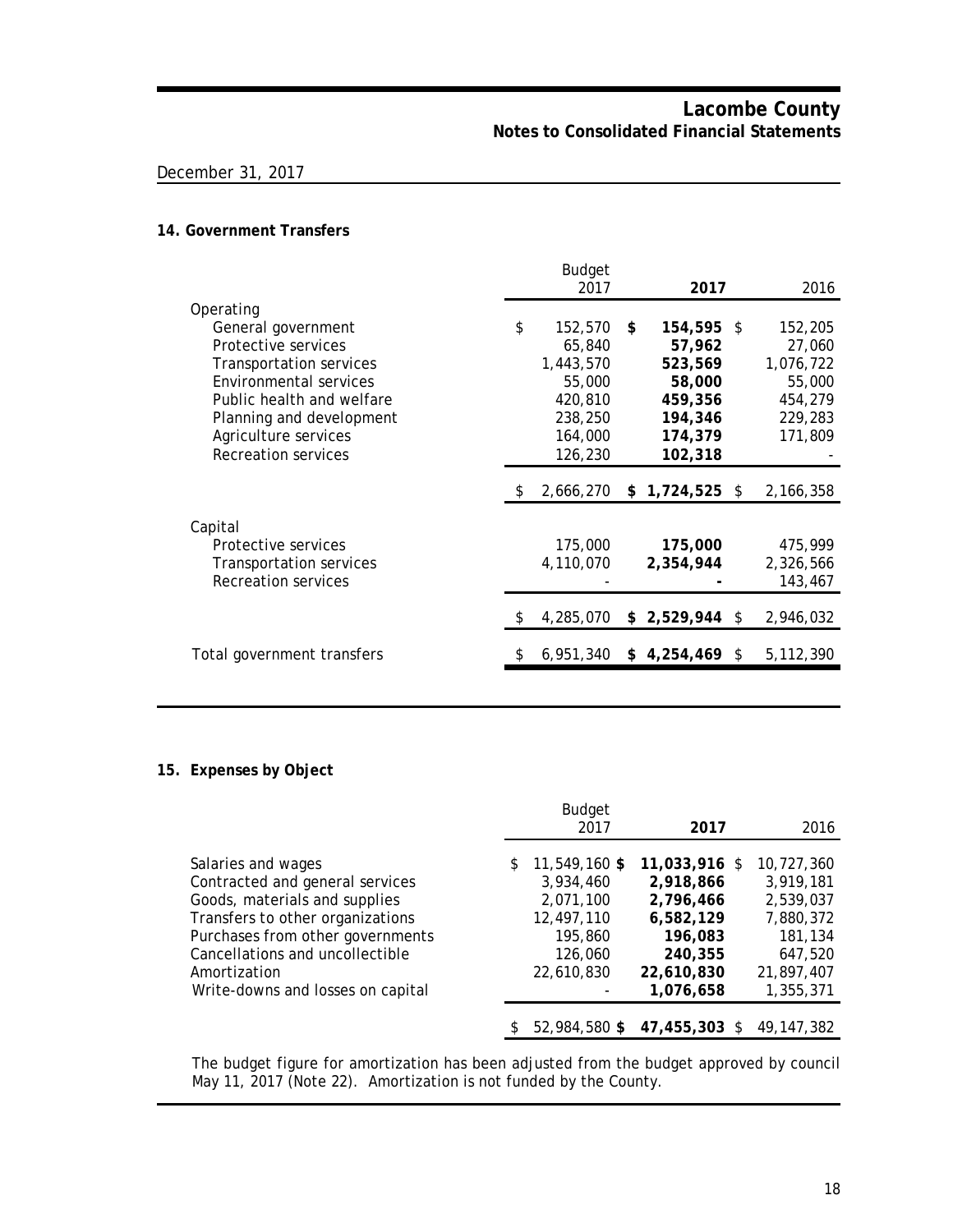### **16. Municipal Employees Pension Plans**

Local Authorities Pension Plan

Certain employees of the County are eligible to be members of the Local Authorities Pension Plan (LAPP), a multi-employer pension plan which is covered by the Public Sector Pension Plans Act. The plan provides defined pension benefits to employees based on their length of service and rates of pay. Contributions for the year were:

|                                                  | 2017                  | 2016                   |
|--------------------------------------------------|-----------------------|------------------------|
| Employer contributions<br>Employee contributions | 831,054 \$<br>755,294 | 792.134<br>730,873     |
|                                                  |                       | 1,586,348 \$ 1,523,007 |

As this is a multi-employer pension plan, these contributions are the County's pension benefit expense. No pension liability for this type of plan is included in the County's financial statements. The most recent valuation as at December 31, 2016 indicates a deficit of \$637 million (2015 - 923 million) for basic pension benefits. The actuary does not attribute portions of the unfunded liability to individual employers.

### Alberta Urban Municipalities Association Apex Supplementary Pension Plan

Certain employees of the County are eligible to be members of the Alberta Urban Municipalities Association APEX Supplementary Pension Plan (APEX), a multi-employer pension plan. This plan provides defined pension benefits to employees based on their length of service and rates of pay.

|                                                  |   | 2017                  | 2016             |
|--------------------------------------------------|---|-----------------------|------------------|
| Employer contributions<br>Employee contributions | S | $13,676$ \$<br>11,342 | 13,005<br>10,838 |
|                                                  |   | $25,018$ \$           | 23,843           |

As this is a multi-employer pension plan, these contributions are the County's pension benefit expense. No pension liability for this type of plan is included in the County's financial statements. The most recent valuation as at December 31, 2016 indicates a deficit of \$2,269,192 (2015 Surplus - \$677,018) for basic pension benefits. The actuary does not attribute portions of the unfunded liability to individual employers.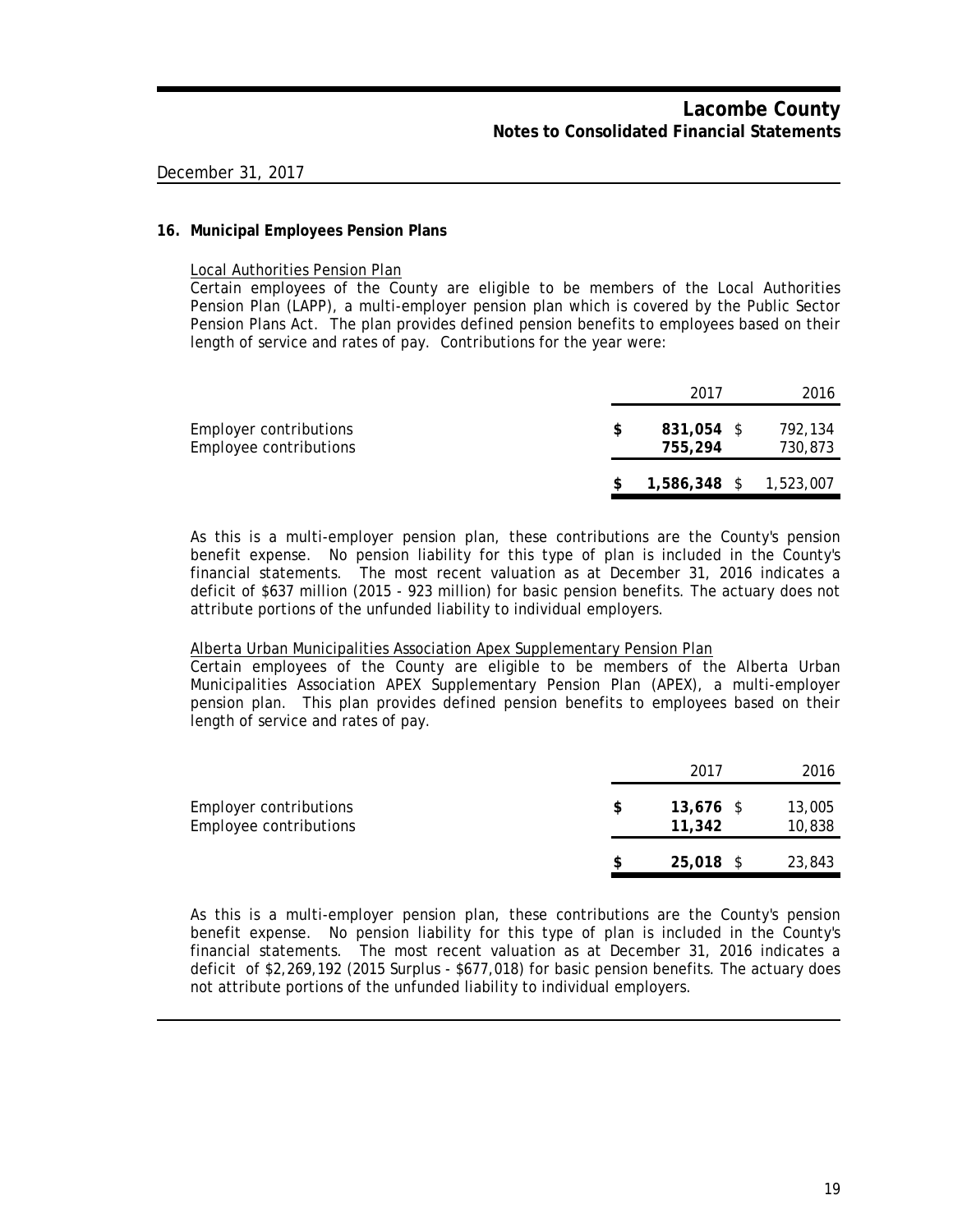### **17. Remuneration Disclosure**

Disclosure of remuneration for municipal officials, the chief administrative officer and designated officers as required by Alberta Regulation 313/2000 is as follows:

|                                            |              |         |    | Benefits &        |      | Total   |    | Total   |  |
|--------------------------------------------|--------------|---------|----|-------------------|------|---------|----|---------|--|
|                                            | Compensation |         |    | <b>Allowances</b> | 2017 |         |    | 2016    |  |
| Councillors:                               |              |         |    |                   |      |         |    |         |  |
| Division 1                                 | \$           | 53,788  | -S | 17,170            | \$   | 70,958  | \$ | 70.282  |  |
| Division 2                                 |              | 58,859  |    | 18,033            |      | 76,892  |    | 78,400  |  |
| Division 3                                 |              | 54,420  |    | 10,999            |      | 65,419  |    | 64,805  |  |
| Division 4 - Reeve                         |              | 63.296  |    | 13,987            |      | 77,283  |    | 73,474  |  |
| Division 5                                 |              | 59,229  |    | 15,197            |      | 74,426  |    | 72,890  |  |
| Division 6                                 |              | 52,625  |    | 13,133            |      | 65,758  |    | 64,521  |  |
| Division 7                                 |              | 55,900  |    | 16.142            |      | 72,042  |    | 65,726  |  |
| Administration:                            |              |         |    |                   |      |         |    |         |  |
| Chief Administrative<br>Officer - T. Hager |              | 290,359 |    | 92,079            |      | 382,438 |    | 298,314 |  |
| Designated Officer                         |              | 130,585 |    | 15,133            |      | 145,718 |    | 151.069 |  |

Council Compensation: includes base pay, per diem and expenses for attending meetings and other Council functions.

Council Benefits and Allowances: includes the County's contribution for health, dental and insurance benefits, convention expenses, and mileage paid for attending meetings and other Council functions.

Chief Administrative Officer and Designated Officer Salary: includes regular base pay.

Chief Administrative Officer and Designated Office Benefits and Allowances: includes the County's contribution for Canada Pension Plan, Employment Insurance, health, dental and insurance benefits, pension, professional memberships, tuition and mileage.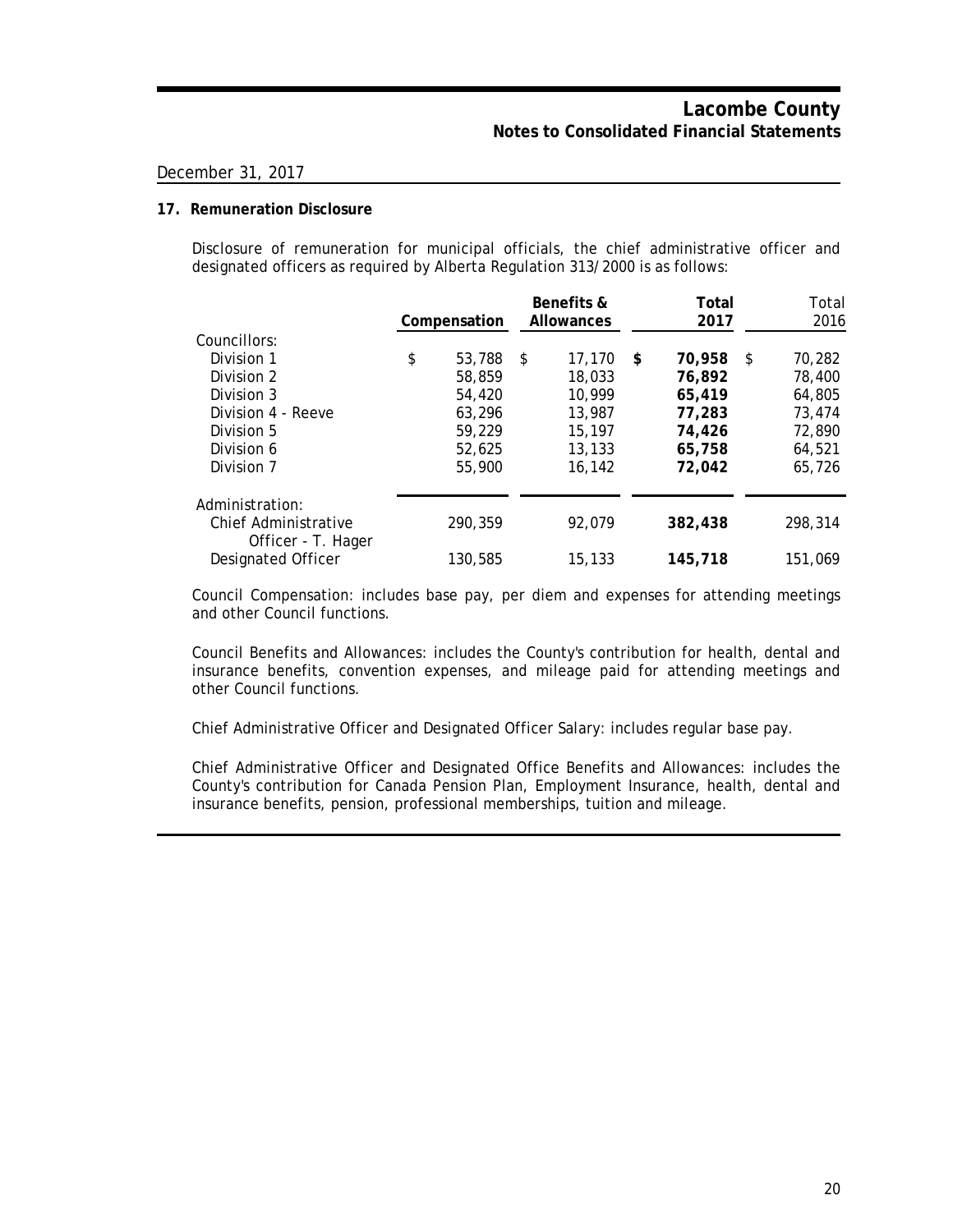### **18. Debt Limits**

Section 276(2) of the Municipal Government Act requires that debt and debt limits as defined by Alberta Regulation for the County be disclosed as follows:

|                                        | 2017                        | 2016       |
|----------------------------------------|-----------------------------|------------|
| Total debt limit<br>Total debt         | $$57,430,058$ $$53,987,151$ |            |
| Total debt limit available             | 57,430,058                  | 53,987,151 |
| Debt servicing limit<br>Debt servicing | 9,571,676                   | 8.997.859  |
| Total debt servicing limit available   | 9,571,676                   | 8,997,859  |

The debt limit is calculated at 1.5 times revenue of the County (as defined in Alberta Regulation 255/00) and the debt service limit is calculated at 0.25 times such revenue. Incurring debt beyond these limitations requires approval by the Minister of Municipal Affairs. These thresholds are guidelines used by Alberta Municipal Affairs to identify municipalities, which could be at financial risk if further debt is acquired. The calculation taken alone does not represent the financial stability of the municipality. Rather, the financial statements must be interpreted as a whole.

### **19. Contingencies and Commitments**

The County is a member of the Genesis Reciprocal Insurance Exchange. Under the terms of membership, the County could become liable for its proportionate share of any claim losses in excess of the funds held by the exchange. Any liability incurred would be accounted for as a current transaction in the year the losses are determined.

The County has entered into an agreement with the Town of Blackfalds to purchase water and wastewater services from the Town of Blackfalds to serve the Joint Economic Area. Rates are set on an annual basis. The agreement will expire in 2054 with an option for renewal. Either party may terminate this agreement with three years written notice.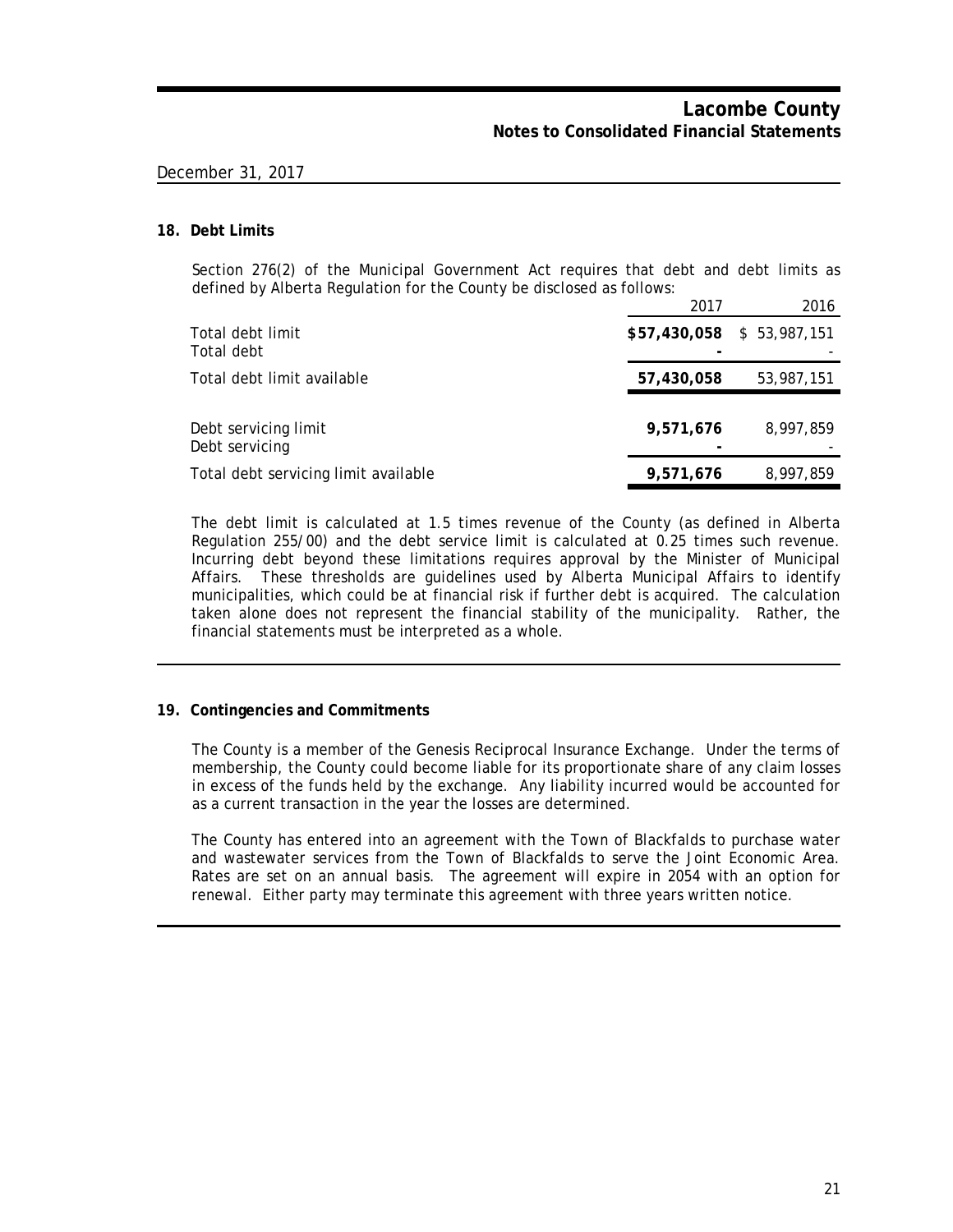### **20. Liability for Contaminated Sites**

Effective for years beginning on or after April 1, 2014, municipalities and other public sector entities were required to account for and report liabilities related to the remediation of contaminated sites (Section PS 3260).

In 2015, County management undertook steps to identify sites that would fall under this accounting standard including a comprehensive review of all properties owned and controlled by the County. No sites were identified that would fall under this standard.

Management reviewed the prior year analysis and 2017 activity in the County and again determined that no sites required liability reporting.

### **21. Funds Held in Trust**

Certain assets have been conveyed or assigned to the County to be administered as directed by agreement or statute. The County holds the assets for the benefit of and stand in fiduciary relationship to the beneficiaries. The following trust funds and assets are excluded from the County's financial statements:

|                                            | 2017            | 2016    |
|--------------------------------------------|-----------------|---------|
| Tax Sale Surplus                           | \$<br>44,357 \$ | 43,898  |
| Scholarships                               | 38,793          | 38,793  |
| Mirror Cemetery Perpetual Care Fund        | 15,095          | 14,695  |
| Drainage Maintenance Funds                 | 45,118          | 45,463  |
| Lacombe Regional Waste Services Commission | 16              |         |
| Shared Fire Equipment Funds                | 194,835         | 367,838 |
|                                            | $338.214$ \$    | 510.687 |
|                                            |                 |         |

The Shared Fire Equipment Funds consist of various agreements between the Municipality and municipalities within Lacombe County who have agreed to share the costs of operating jointly owned fire equipment.

During the year, the County received land in lieu of cash as a security deposit. The County has agreed to not sell lots titled to the County unless the developer defaults on the development agreement.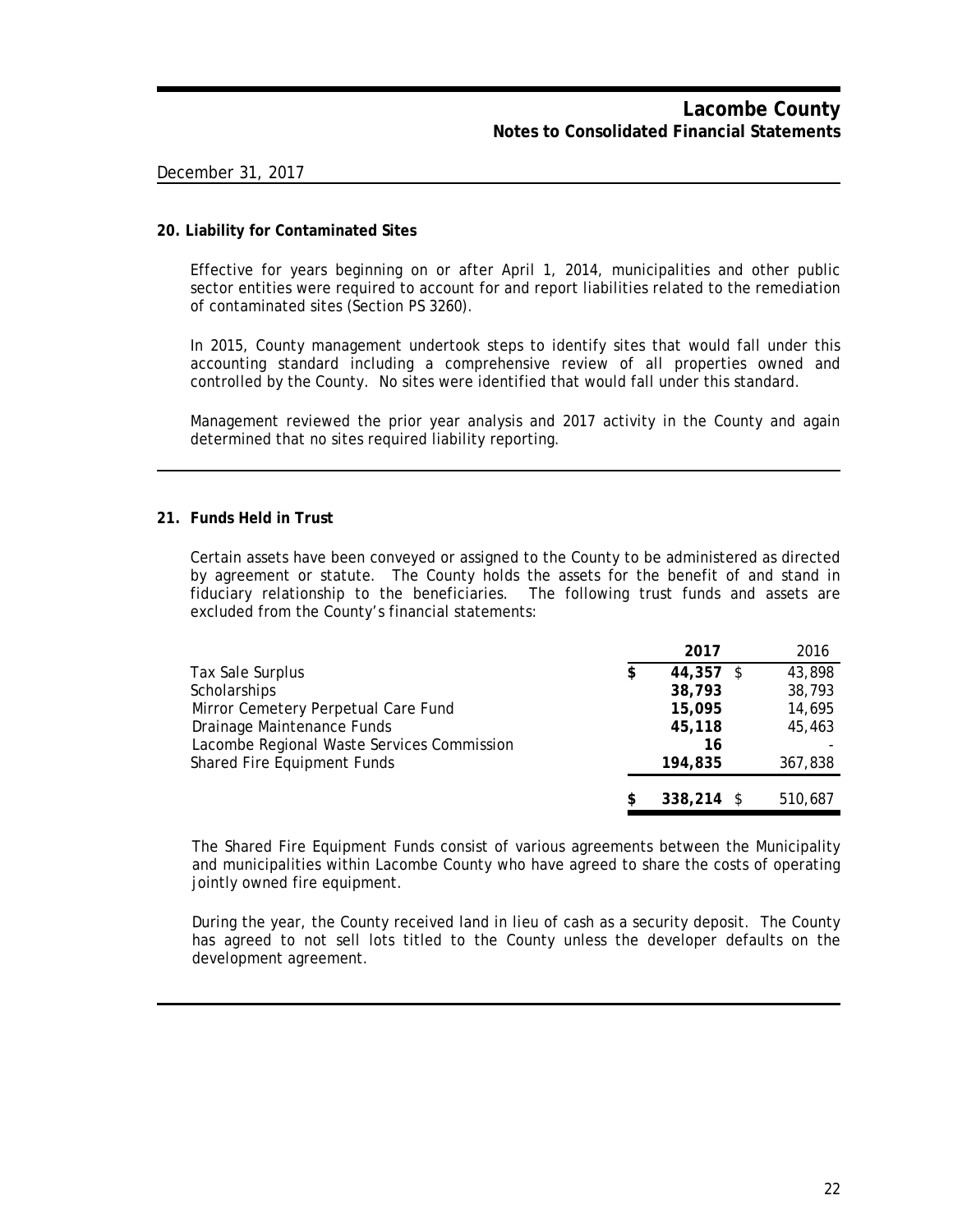### **22. Budget**

The budget adopted by Council on May 11, 2017 was not prepared on a basis consistent with that used to report actual results (Public Sector Accounting Standards). The budget was prepared on a modified accrual basis while Public Sector Accounting Standards now require a full accrual basis. The budget anticipated a deficit after transfers to reserve to account for the change in inventory. In addition, the budget expensed all tangible capital expenditures rather than including amortization expense. As a result, the budget figures presented in the statements of operations and change in net financial assets represent the budget adopted by Council on May 11, 2017 with adjustments as follows:

|                                         | Budget |              | Amortization<br>Allocation | Budget per Financial<br>Statements | Actual per Financial<br><b>Statements</b> |
|-----------------------------------------|--------|--------------|----------------------------|------------------------------------|-------------------------------------------|
| <b>Total Revenues</b>                   | \$     | 41, 135, 250 |                            | 41, 135, 250                       | \$<br>43,331,580                          |
| General government                      |        | 5,356,380    | 305,326                    | 5,661,706                          | 5,228,359                                 |
| Protective services<br>Transportation   |        | 1,957,760    | 286,801                    | 2,244,561                          | 2,066,632                                 |
| services                                |        | 7,402,640    | 21,201,370                 | 28,604,010                         | 29,095,701                                |
| Environmental                           |        |              |                            |                                    |                                           |
| services                                |        | 7,865,530    | 344,092                    | 8,209,622                          | 2,456,030                                 |
| Cemetery                                |        | 64,670       |                            | 64,670                             | 53,026                                    |
| Social and family<br>services           |        | 535,770      |                            | 535,770                            | 570,692                                   |
| Recreation and                          |        |              |                            |                                    |                                           |
| cultural services                       |        | 4,806,690    | 187,424                    | 4,994,114                          | 4,623,407                                 |
| Planning and                            |        |              |                            |                                    |                                           |
| development                             |        | 1,293,450    |                            | 1,293,450                          | 1,140,626                                 |
| Agriculture services                    |        | 1,090,860    | 285,817                    | 1,376,677                          | 1,144,172                                 |
| Write-down of<br>capital assets         |        |              |                            |                                    | 956,784                                   |
| Loss on sale of<br>capital assets       |        |              |                            |                                    | 119,874                                   |
| <b>Total Expenditures</b>               |        | 30, 373, 750 | 22,610,830                 | 52,984,580                         | 47,455,303                                |
| Excess of revenues<br>over expenditures |        | 10,761,500   | (22,610,830)               | (11, 849, 330)                     | (4, 123, 723)                             |
|                                         |        |              |                            |                                    |                                           |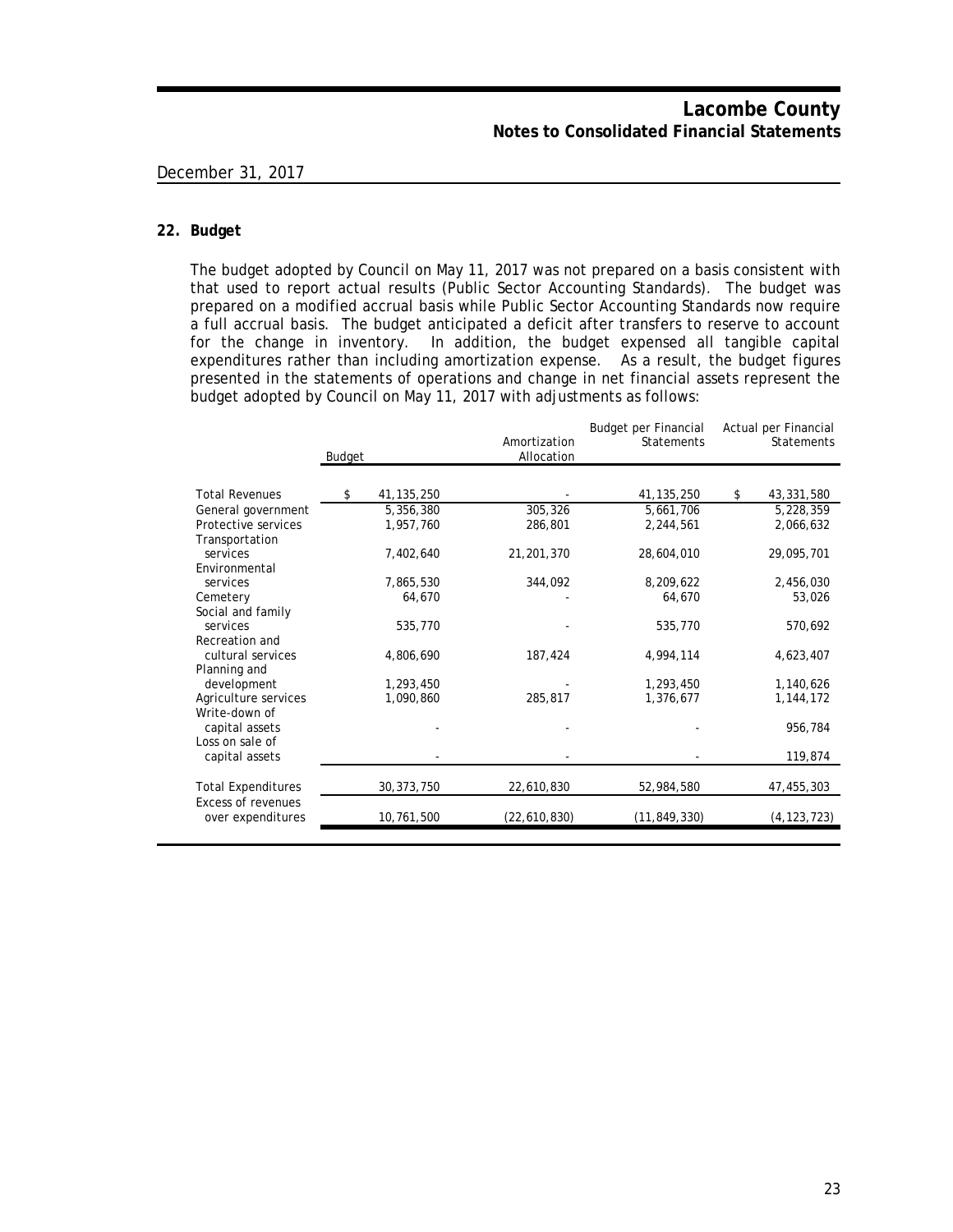## **23. Reconciliation of Operating Results to Budget**

|                                                                                 | <b>Budget</b><br>2017 | 2017               | 2016           |
|---------------------------------------------------------------------------------|-----------------------|--------------------|----------------|
| Excess (deficiency) of revenue over                                             |                       |                    |                |
| expenditures, per financial statements<br>Add back:                             | $$(11, 849, 330)$ \$  | $(4, 123, 723)$ \$ | (5, 371, 285)  |
| Amortization expense                                                            | 22,610,830            | 22,610,830         | 21,897,407     |
| Proceeds on disposal of capital assets                                          | 1,925,500             | 2,234,729          | 270,638        |
| Loss on sale of capital assets                                                  |                       | 119,874            | 37,014         |
| Write-downs of capital assets                                                   |                       | 956,784            | 1,318,357      |
| Net transfers (to) from reserves                                                | 7,056,180             | (2, 453, 310)      | 1,513,408      |
| Use (purchase) of inventory                                                     | (206, 630)            | 103,620            | 454,525        |
| Deduct:                                                                         |                       |                    |                |
| Tangible capital asset purchases                                                | (19, 536, 550)        | (14, 925, 520)     | (15, 527, 455) |
| (Gain) loss on disposal of capital assets                                       |                       | (1,996,801)        | (60, 141)      |
| Contributed assets                                                              |                       | (2,514,930)        | (4,838,361)    |
| Results of operations before adjustments<br>Use of unrestricted surplus to fund |                       | 11,553             | (305, 893)     |
| allowance for doubtful accounts                                                 |                       |                    | 313,000        |
| Results of operations                                                           | - S                   | 11,553 \$          | 7,107          |

The budget figure for amortization has been adjusted from the budget approved by Council May 11, 2017 (Note 22). Amortization is not funded by the County.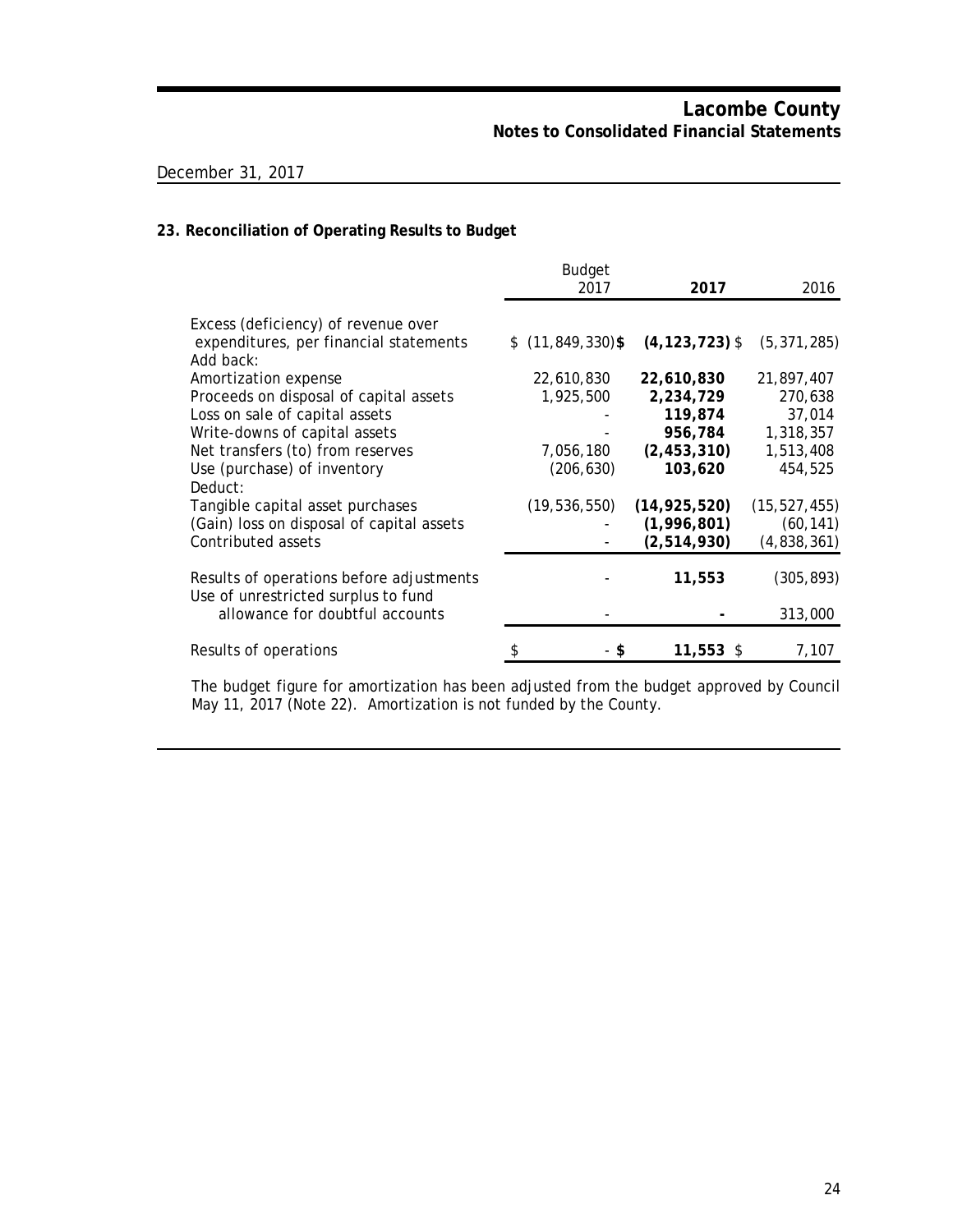### **24. Segmented Information**

The County is a diversified municipal government institution that provides a wide range of services to its citizens. Distinguishable functional segments have been separately disclosed in the segmented information. The nature of the segments and the activities they encompass are as follows:

### **General government**

Provides legislative and administrative oversight for the entire County.

### **Protective services**

Provides fire, ambulance, safety, community peace officer, and bylaw services for the entire County.

### **Transportation services**

Manages the County's fleet of equipment as well as maintain and improve the County's infrastructure.

### **Environmental services**

Provides water, wastewater, solid waste and recycling services.

### **Cemetery**

Provides support and funding for various cemetery groups in the County.

### **Social and family services**

Provides family and community support services.

### **Recreation and cultural services**

Provides funding to recreation groups including other local municipalities within the County.

### **Planning and development**

Provides services related to all property development plans through its application process.

### **Agriculture services**

Provides services for weed and pest control as well as horticulture and soil conservation.

The accounting policies of the segments are the same as those described in the summary of significant accounting policies. In measuring and reporting segment revenue from transactions with other segments, inter-segment transfers have been eliminated. The revenues and expenses that are directly attributable to a particular segment are allocated to that segment. Taxation revenue is revenue of the County as a whole and has not been allocated to individual segments. It has been allocated in its entirety to general government.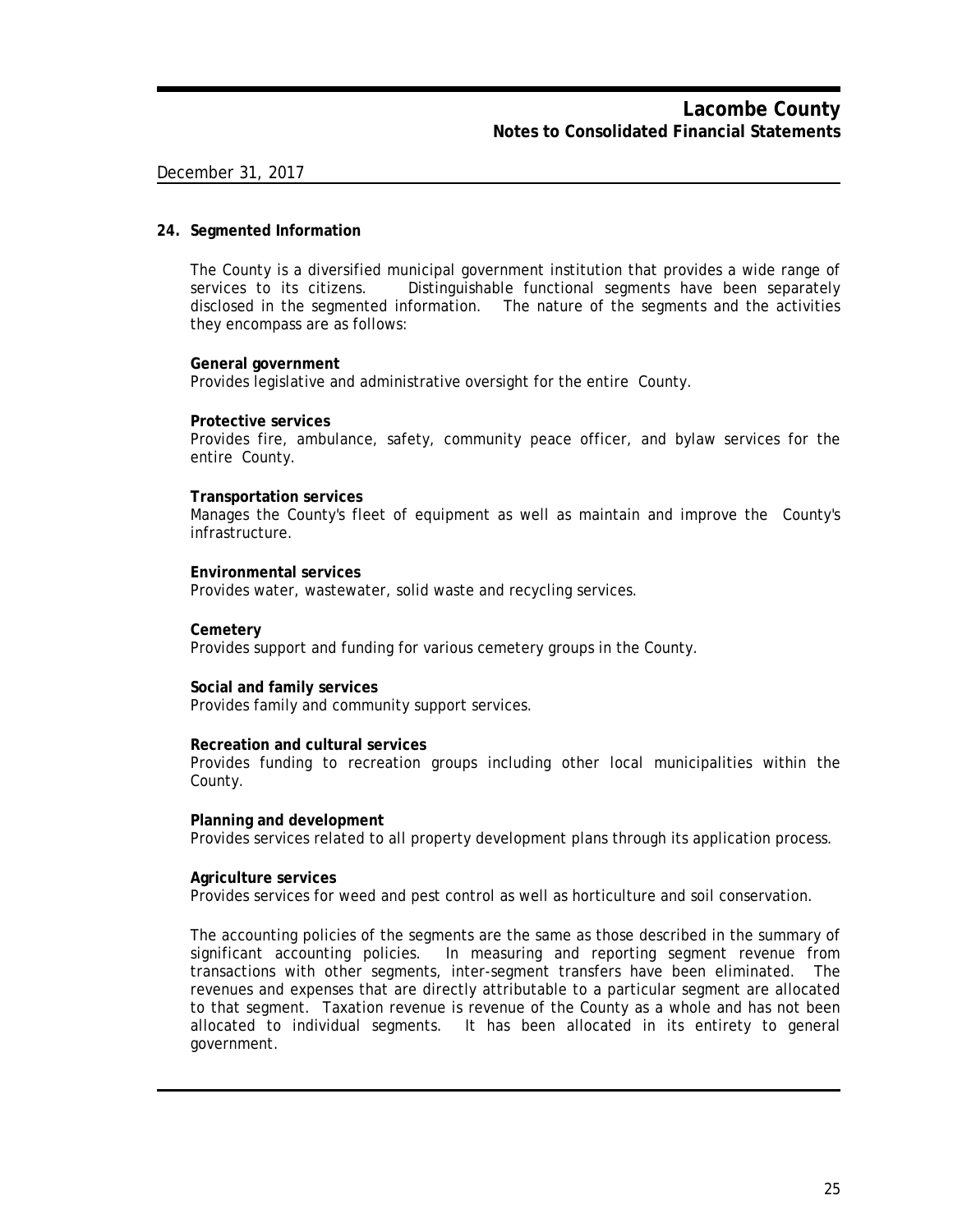# **24. Segmented Information** (continued) **- 2017**

| For the year ended<br>December 31 | General<br>government | Protective<br>services | Transportation<br>services | Environmental<br>services | Cemetery |                | Social and<br>family services | Recreation and<br>cultural service |      | Planning and<br>development | Agriculture<br>services  | 2017<br>Total |
|-----------------------------------|-----------------------|------------------------|----------------------------|---------------------------|----------|----------------|-------------------------------|------------------------------------|------|-----------------------------|--------------------------|---------------|
| Revenue                           |                       |                        |                            |                           |          |                |                               |                                    |      |                             |                          |               |
| Taxation                          | \$<br>29,676,491 \$   | $-5$                   | $-5$                       | $-5$                      |          | $-5$           | $\sim$                        | - \$                               | $-5$ | $-5$                        | \$<br>$\sim$             | 29,676,491    |
| Government                        |                       |                        |                            |                           |          |                |                               |                                    |      |                             |                          |               |
| transfers                         | 154,595               | 232,962                | 2,878,513                  |                           |          |                | 459,356                       | 102,318                            |      | 252,346                     | 174,379                  | 4,254,469     |
| User fees and                     |                       |                        |                            |                           |          |                |                               |                                    |      |                             |                          |               |
| service charges                   | 26,991                | 41,146                 | 1,057,463                  | 657,979                   |          | 2,225          |                               |                                    |      | 53,932                      | 10,899                   | 1,850,635     |
| Sales to other                    |                       |                        |                            |                           |          |                |                               |                                    |      |                             |                          |               |
| governments                       | 134,384               | 234,313                | 317,975                    | 210,403                   |          |                |                               |                                    |      |                             | 10,485                   | 907,560       |
| Permits, licenses,                |                       |                        |                            |                           |          |                |                               |                                    |      |                             |                          |               |
| fines and rentals                 | 332,241               | 64,438                 | 67,486                     |                           |          |                |                               |                                    |      | 48,650                      | 1,300                    | 514,115       |
| Investment income                 | 1,474,608             |                        |                            |                           |          |                |                               |                                    |      |                             | $\overline{\phantom{a}}$ | 1,474,608     |
| Gain on sale of                   |                       |                        |                            |                           |          |                |                               |                                    |      |                             |                          |               |
| assets                            |                       |                        | 1,741,189                  |                           |          |                |                               |                                    |      |                             | 255,612                  | 1,996,801     |
| Contributed assets                |                       |                        |                            | 219,340                   |          |                |                               | 2,295,590                          |      |                             |                          | 2,514,930     |
| Other                             | 101,997               |                        | 15,545                     |                           |          |                |                               | 2,397                              |      | 2,032                       | 20,000                   | 141,971       |
|                                   | 31,901,307            | 572,859                | 6,078,171                  | 1,087,722                 |          | 2,225          | 459,356                       | 2,400,305                          |      | 356,960                     | 472,675                  | 43,331,580    |
| <b>Expenses</b>                   |                       |                        |                            |                           |          |                |                               |                                    |      |                             |                          |               |
| Salaries and wages                | 3,207,568             | 1,052,465              | 4,881,432                  | 499,978                   |          |                | 11,267                        |                                    |      | 826,168                     | 555,038                  | 11,033,916    |
| Contracted and                    |                       |                        |                            |                           |          |                |                               |                                    |      |                             |                          |               |
| general services                  | 804,847               | 257,869                | 939,814                    | 190,185                   | 15,616   |                |                               | 302,762                            |      | 302,003                     | 105,770                  | 2,918,866     |
| Goods, materials                  |                       |                        |                            |                           |          |                |                               |                                    |      |                             |                          |               |
| and supplies                      | 212,646               | 231,421                | 2,014,301                  | 70,142                    |          | 397            |                               | 70,573                             |      | 6,364                       | 190,622                  | 2,796,466     |
| Transfers to other                |                       |                        |                            |                           |          |                |                               |                                    |      |                             |                          |               |
| organizations                     | 459,617               | 238,076                | 58,784                     | 1,153,550                 | 37,013   |                | 559,425                       | 4,062,648                          |      | 6,091                       | 6,925                    | 6,582,129     |
| Cancellations and                 |                       |                        |                            |                           |          |                |                               |                                    |      |                             |                          |               |
| uncollectible                     | 238,355               |                        |                            | 2,000                     |          |                |                               |                                    |      |                             |                          | 240,355       |
| Purchases from                    |                       |                        |                            |                           |          |                |                               |                                    |      |                             |                          |               |
| other gov't                       |                       |                        |                            | 196,083                   |          |                |                               |                                    |      |                             |                          | 196,083       |
| Amortization                      | 305,326               | 286,801                | 21,201,370                 | 344,092                   |          |                | $\sim$                        | 187,424                            |      |                             | 285,817                  | 22,610,830    |
| Loss on sale of                   |                       |                        |                            |                           |          |                |                               |                                    |      |                             |                          |               |
| capital assets                    | $\sim$                | 21,333                 | 1,054,753                  | $\sim$                    |          |                | $\overline{\phantom{a}}$      |                                    |      |                             | 572                      | 1,076,658     |
|                                   | 5,228,359             | 2,087,965              | 30, 150, 454               | 2,456,030                 | 53,026   |                | 570,692                       | 4,623,407                          |      | 1,140,626                   | 1, 144, 744              | 47,455,303    |
| Net surplus (deficit) $$$         | 26,672,948 \$         | (1, 515, 106)          | $(24, 072, 283)$ \$        | $(1,368,308)$ \$          |          | $(50, 801)$ \$ | $(111, 336)$ \$               | $(2, 223, 102)$ \$                 |      | $(783, 666)$ \$             | $(672,069)$ \$           | (4, 123, 723) |

26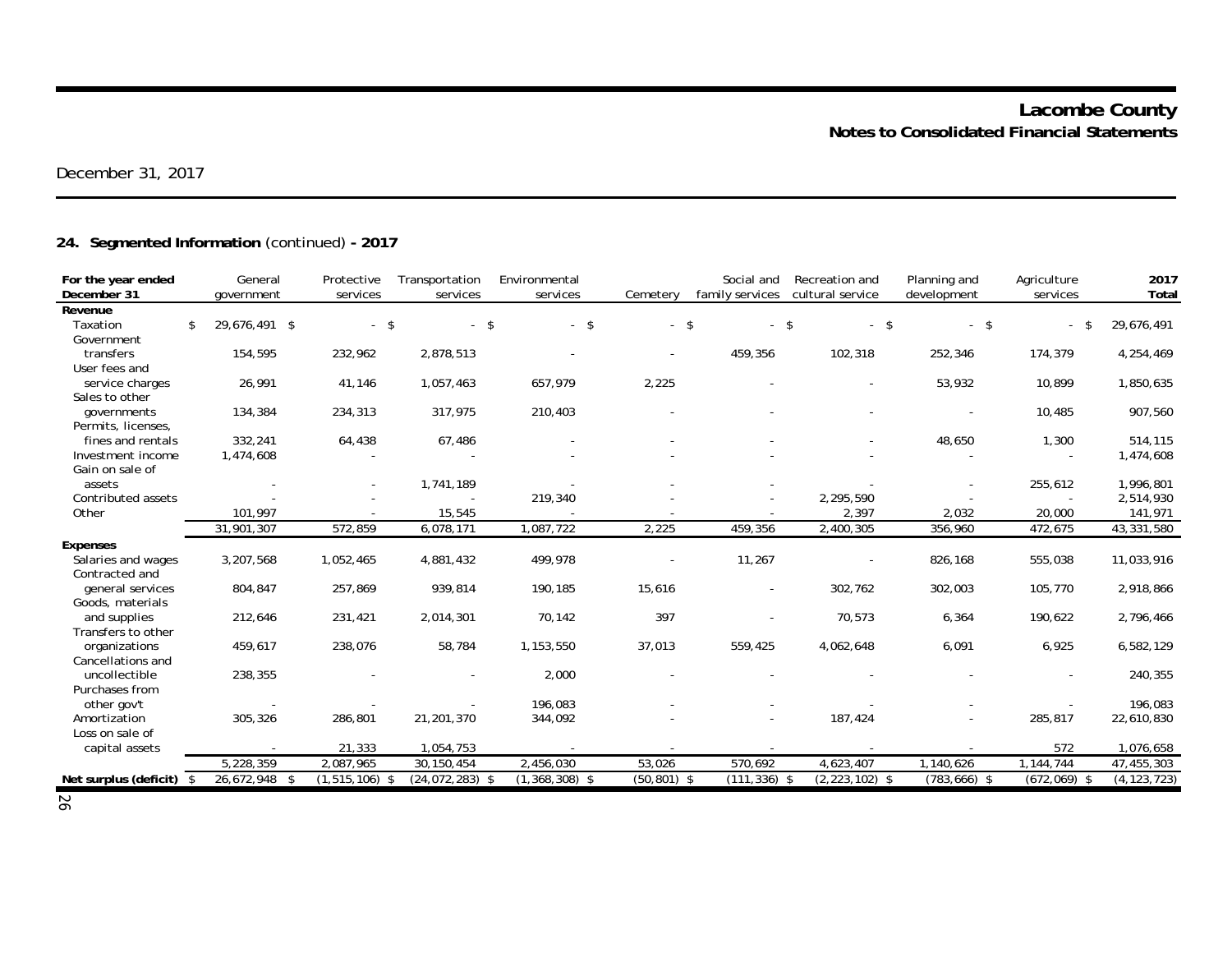# **24. Segmented Information** (continued) **- 2016**

| For the year ended<br>December 31 |                    | General<br>government | Protective<br>services | Transportation<br>services | Environmental<br>services | Cemetery       | Social and<br>family services | Recreation and<br>cultural service | Planning and<br>development | Agriculture<br>services | 2016<br>Total |
|-----------------------------------|--------------------|-----------------------|------------------------|----------------------------|---------------------------|----------------|-------------------------------|------------------------------------|-----------------------------|-------------------------|---------------|
| Revenue                           |                    |                       |                        |                            |                           |                |                               |                                    |                             |                         |               |
| Taxation                          | $\mathbf{\hat{S}}$ | 28,049,187 \$         | $-5$                   | $-5$                       | $-$ \$                    | $-5$           | $\mathbf{\hat{S}}$            | $-$ \$                             | $-5$                        | -\$                     | 28,049,187    |
| Government                        |                    |                       |                        |                            |                           |                |                               |                                    |                             |                         |               |
| transfers                         |                    | 152,205               | 503,059                | 3,403,288                  |                           |                | 454,279                       | 143,467                            | 284,283                     | 171,809                 | 5,112,390     |
| User fees and                     |                    |                       |                        |                            |                           |                |                               |                                    |                             |                         |               |
| service charges                   |                    | 46,629                | 37,331                 | 928,018                    | 683,177                   | 1,680          |                               |                                    | 81,198                      | 17,205                  | 1,795,238     |
| Sales to other                    |                    |                       |                        |                            |                           |                |                               |                                    |                             |                         |               |
| governments                       |                    | 108,379               | 278,823                | 174,431                    | 95,685                    |                |                               | 100,000                            |                             | 157,931                 | 915,249       |
| Permits, licenses                 |                    |                       |                        |                            |                           |                |                               |                                    |                             |                         |               |
| and fines                         |                    | 276,797               | 140,205                | 69,258                     |                           |                |                               |                                    | 52,800                      | 1,253                   | 540,313       |
| Investment income                 |                    | 1,431,718             |                        |                            |                           |                |                               |                                    |                             |                         | 1,431,718     |
| Gain on sale of                   |                    |                       |                        |                            |                           |                |                               |                                    |                             |                         |               |
| assets                            |                    |                       |                        | 59,128                     |                           |                |                               | 1,013                              |                             |                         | 60,141        |
| Contributed assets                |                    |                       |                        | 2,798,098                  | 1,814,675                 |                |                               | 225,588                            |                             |                         | 4,838,361     |
| Other                             |                    | 959,320               |                        | 66,566                     |                           |                |                               | 7,614                              |                             |                         | 1,033,500     |
|                                   |                    | 31,024,235            | 959,418                | 7,498,787                  | 2,593,537                 | 1,680          | 454,279                       | 477,682                            | 418,281                     | 348,198                 | 43,776,097    |
| <b>Expenses</b>                   |                    |                       |                        |                            |                           |                |                               |                                    |                             |                         |               |
| Salaries and wages                |                    | 3, 151, 236           | 1,160,377              | 4,455,307                  | 532,042                   |                | 13,153                        |                                    | 869,128                     | 546,117                 | 10,727,360    |
| Contracted and                    |                    |                       |                        |                            |                           |                |                               |                                    |                             |                         |               |
| general services                  |                    | 755,092               | 354,709                | 1,694,071                  | 216,810                   | 11,708         |                               | 243,434                            | 374,878                     | 268,479                 | 3,919,181     |
| Goods, materials                  |                    |                       |                        |                            |                           |                |                               |                                    |                             |                         |               |
| and supplies                      |                    | 171,974               | 211,835                | 1,790,232                  | 78,242                    | 391            |                               | 53,181                             | 17,190                      | 215,992                 | 2,539,037     |
| Transfers to other                |                    |                       |                        |                            |                           |                |                               |                                    |                             |                         |               |
| organizations                     |                    | 865,555               | 251,894                | 903,670                    | 939,461                   | 38,926         | 523,375                       | 4,340,893                          | 14,654                      | 1,944                   | 7,880,372     |
| Cancellations and                 |                    |                       |                        |                            |                           |                |                               |                                    |                             |                         |               |
| uncollectible                     |                    | 645,520               |                        |                            | 2,000                     |                |                               |                                    |                             |                         | 647,520       |
| Purchases from                    |                    |                       |                        |                            |                           |                |                               |                                    |                             |                         |               |
| other gov't                       |                    |                       |                        |                            | 181,134                   |                |                               |                                    |                             |                         | 181,134       |
| Amortization                      |                    | 297,923               | 262,660                | 20,712,322                 | 325,196                   |                |                               | 157,686                            |                             | 141,620                 | 21,897,407    |
| Write-down of                     |                    |                       |                        |                            |                           |                |                               |                                    |                             |                         |               |
| capital assets                    |                    |                       |                        |                            |                           |                |                               |                                    |                             |                         |               |
| Loss on sale of                   |                    |                       |                        |                            |                           |                |                               |                                    |                             |                         |               |
| capital assets                    |                    | 85,210                |                        | 1,198,973                  | 54,937                    |                |                               |                                    |                             | 16,251                  | 1,355,371     |
|                                   |                    | 5,972,510             | 2,241,475              | 30,754,575                 | 2,329,822                 | 51,025         | 536,528                       | 4,795,194                          | 1,275,850                   | 1,190,403               | 49, 147, 382  |
| Net surplus (deficit)             | \$                 | 25,051,725<br>-\$     | $(1, 282, 057)$ \$     | $(23, 255, 788)$ \$        | 263,715 \$                | $(49, 345)$ \$ | $(82, 249)$ \$                | $(4, 317, 512)$ \$                 | $(857, 569)$ \$             | $(842, 205)$ \$         | (5, 371, 285) |

27